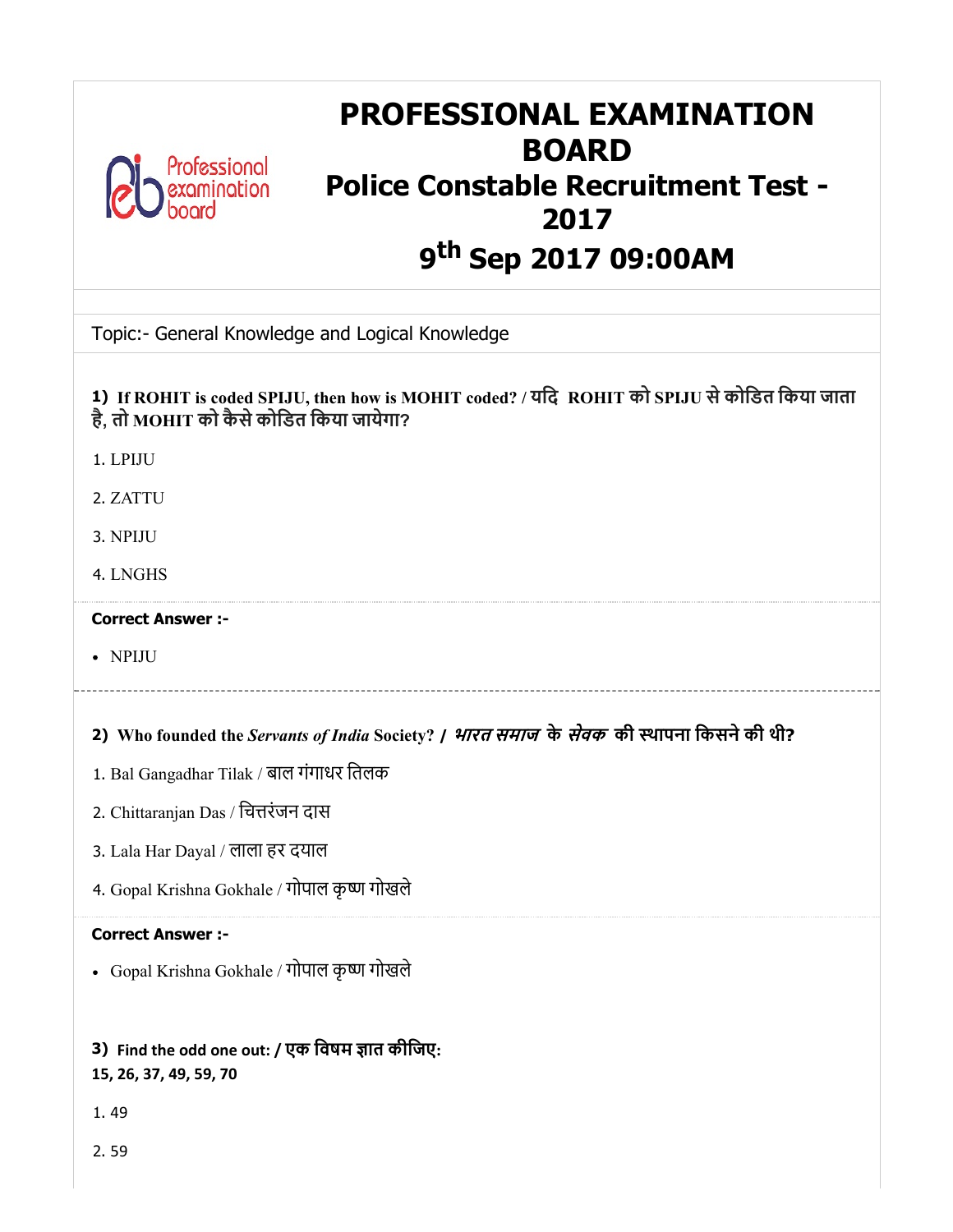3. 26

4. 70

## Correct Answer :-

 $-49$ 

4) If RADIO is coded TDIPZ, then how is TELEVISION coded? / यिद RADIO को TDIPZ सेकोिडत िकया जाता है, तो TELEVISION को कैसेकोिडत िकया जायेगा?

- 1. VHLGQVNJLQ
- 2. VHQLGVJQLB
- 3. VHQLGVJBLQ
- 4. VHGLQVJBLQ

#### Correct Answer :-

VHQLGVJBLQ

5) How many different six letter words can be formed using the letters of the word 'LEADER', if repetition is not allowed? / यदि पुनरावृत्ति की अनुमति नहीं है तो 'LEADER', शब्द के अक्षरों का उपयोग करके छह अक्षरों के कितने विभिन्न शब्द बनाए जा सकते हैं?

1. 600

2. 720

3. 360

4. 480

## Correct Answer :-

• 360

6) In which Present-day state of India did the Railways run its first train? / आधुिनक भारत के िकस देश में रेलवे ने अपनी प्रथम रेल चलाई थी?

1. Gujarat / गुजरात

- 2. Uttar Pradesh / उत्तर प्रदेश
- 3. Maharashtra / महारा
- 4. Madhya Pradesh / मध्य प्रदेश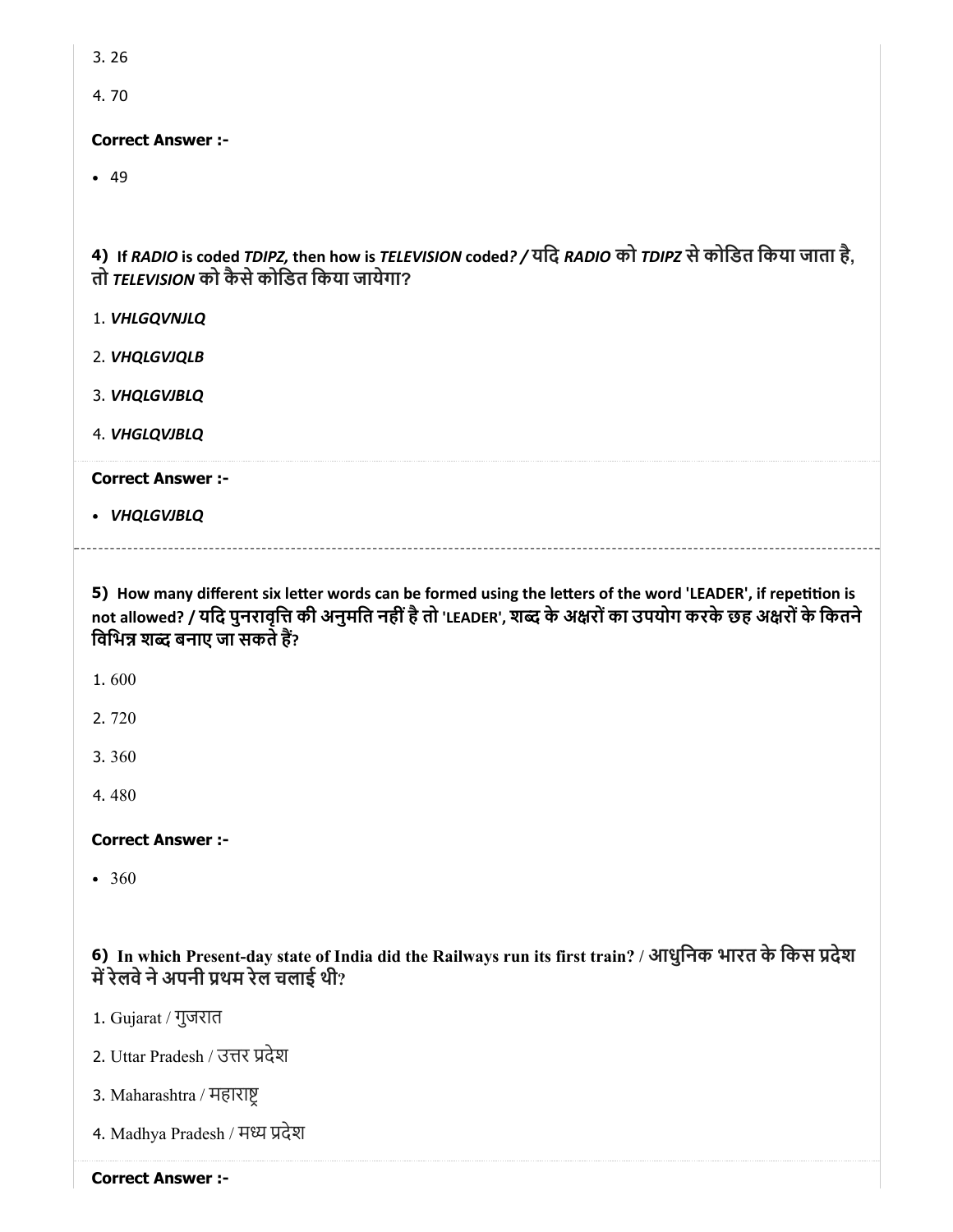• Maharashtra / महाराष्ट्

## 7) Who Coined the Slogan*'Give me blood I will give you the freedom'*? / *'*तुम मुझेखून दो*,* मतुआजादी दूंगा*'* का नारा िकसनेलगाया था?

- 1. Bhagat Singh / भगत िसंह
- 2. Bal Gangadhar Tilak / बाल गंगाधर ितलक
- 3. Chandrashekar Azad / चंशेखर आजाद
- 4. Subhas Chandra Bose / सुभाष चंद्र बोस

#### Correct Answer :-

- Subhas Chandra Bose / सुभाष चंद्र बोस
- 8) Saraswati Samman is given annually for outstanding contribution in which field? / किस क्षेत्र में उत्कृष्ट योगदान के लिए प्रत्येक वर्ष सरस्वती सम्मान दिया जाता है?
- 1. Fine arts / लिलत कला
- 2. Education / िशा
- 3. Literature / साहित्य
- 4. Classical Music / शास्त्रीय संगीत

#### Correct Answer :-

- Literature / साहित्य
- 9) Bargi project is on River\_\_\_\_\_\_. / बरगी परयोजना \_\_\_\_\_\_ नदी पर थत है।
- 1. Son / सोन
- 2. Narmada / नमदा
- 3. Mahanadi / महानदी
- 4. Chambal / चम्बल

#### Correct Answer :-

Narmada / नमदा

10) Which state in India has the longest railway line in Route Kms? / रूट किलोमीटर के अंतर्गत् भारत के किस राज्य में सबसे लंबी रेलवे लाइन है  $\overline{?}$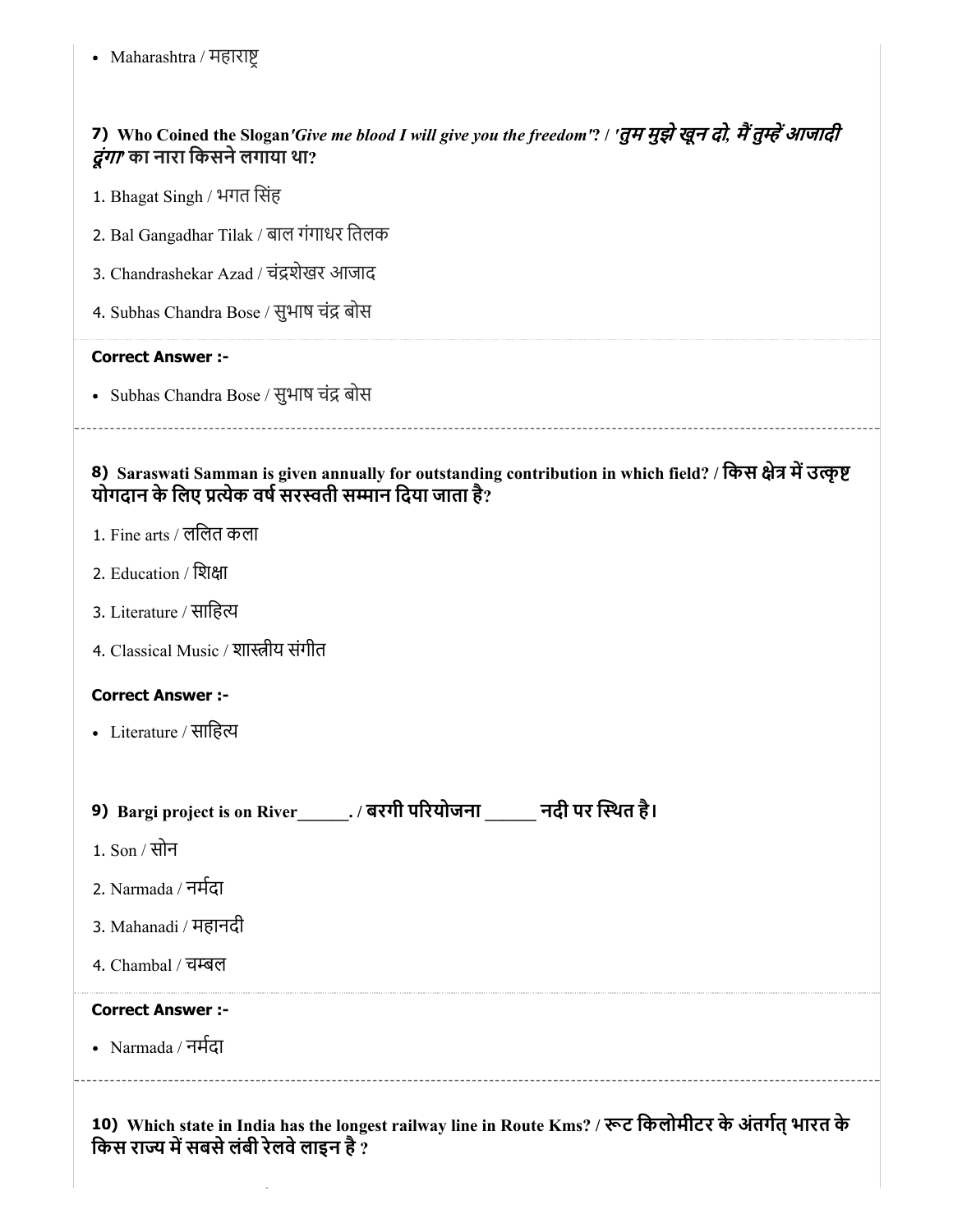- 1. Uttar Pradesh / उत्तर प्रदेश
- 2. Rajasthan / राजथान
- 3. Maharashtra / महारा
- 4. Madhya Pradesh / मध्य प्रदेश

### Correct Answer :-

• Uttar Pradesh / उत्तर प्रदेश

## 11) Which Indian State is associated with the Baul Singers? / बाउल गायक भारत के किस प्रदेश से संबंधित हैं?

- 1. Goa / गोवा
- 2. Kashmir / कश्मीर
- 3. West Bengal / पिम बंगाल
- 4. Meghalaya / मेघालय

## Correct Answer :-

• West Bengal / पश्चिम बंगाल

## 12) Which of the following body estimates the National Income in India? / निम्नाकित में से कौन-सा निकाय भारत के राष्टीय आय का अनुमान करता है?

- 1. Central Statistical Organisation / केन्द्रीय सांख्यिकीय संगठन
- 2. Finance Commission / वित्त आयोग
- 3. Reserve Bank of India / भारतीय रिज़र्व बैंक
- 4. NITI Aayog / नीित आयोग

## Correct Answer :-

- Central Statistical Organisation / केन्द्रीय सांख्यिकीय संगठन
- 

## 13) Which Strait separates India from Sri Lanka / कौन सा जलडमरूमध्य भारत को श्रीलका से अलग करता है?

- 1. Mandeb / मानदेब
- 2. Magellan / मैगलन
- 3. Palk / पा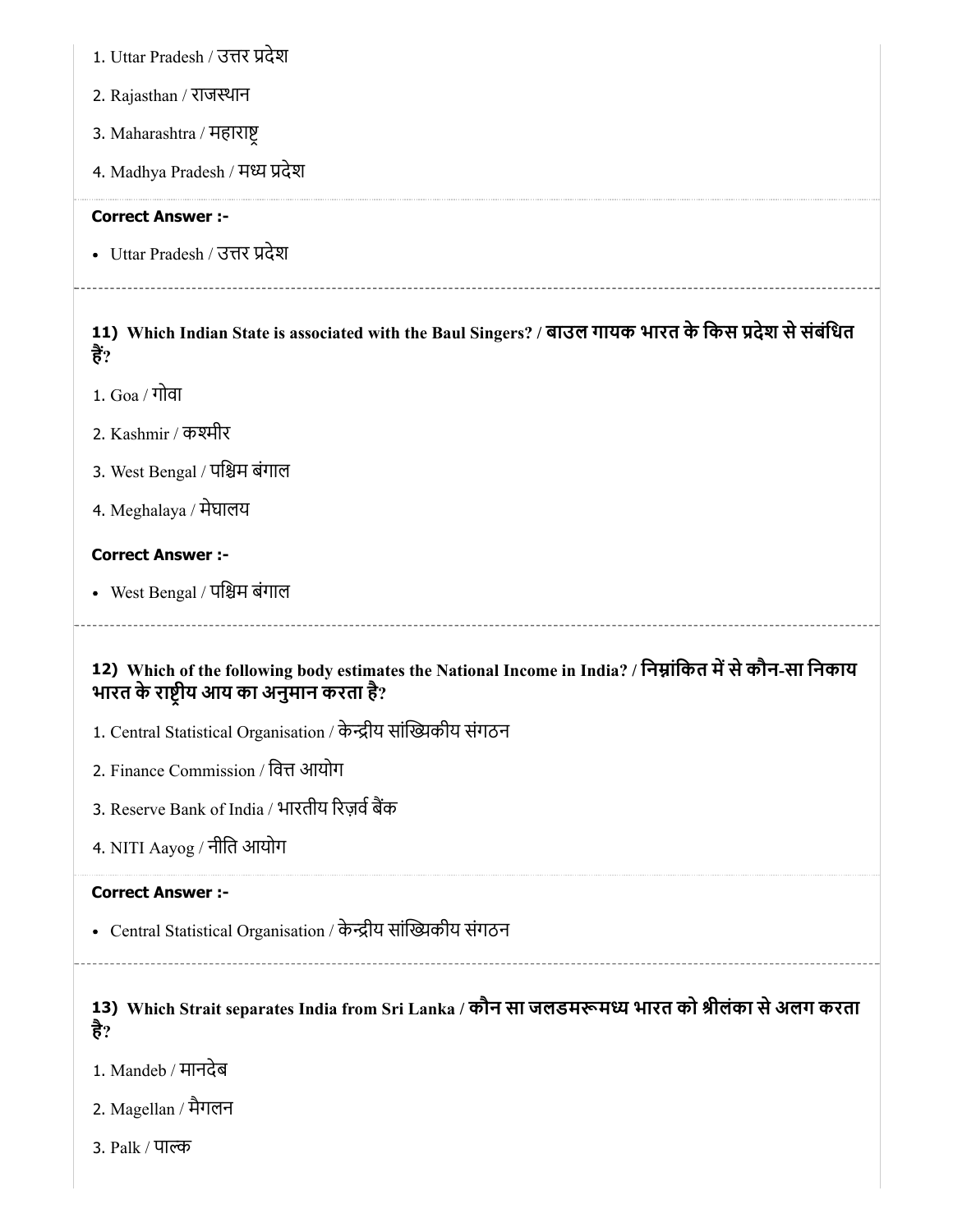| 4. Malacca / मलक्का                                                                                  |
|------------------------------------------------------------------------------------------------------|
| <b>Correct Answer :-</b>                                                                             |
| • Palk / पाल्क                                                                                       |
|                                                                                                      |
| 14) When is Kargil Vijay Diwas day observed? / कारगिल विजय दिवस कब मनाया जाता है?                    |
| 1. June 20 / 20 जून                                                                                  |
| 2. June 25 / 25 जून                                                                                  |
| 3. September 21 / 21 सितम्बर                                                                         |
| 4. July 26 / 26 जुलाई                                                                                |
| <b>Correct Answer :-</b>                                                                             |
| • July 26 / 26 जुलाई                                                                                 |
|                                                                                                      |
| 15) Where is the famous Shore Temple located? / प्रसिद्ध तटीय मंदिर कहां स्थित है?                   |
| 1. Chennai / चेन्नई                                                                                  |
| 2. Puri / पुरी                                                                                       |
| 3. Visakhapatnam / विशाखापत्तनम                                                                      |
| 4. Mahabalipuram / महाबलीपुरम                                                                        |
| <b>Correct Answer :-</b>                                                                             |
| • Mahabalipuram / महाबलीपुरम                                                                         |
| 16) Quit India Movement was launched in _______. / भारत छोड़ो आंदोलन की शुरूआत ______ में हुई<br>थी। |
| 1.1942                                                                                               |
| 2.1919                                                                                               |
| 3.1945                                                                                               |
| 4.1930                                                                                               |
| <b>Correct Answer :-</b>                                                                             |
| $-1942$                                                                                              |
|                                                                                                      |
|                                                                                                      |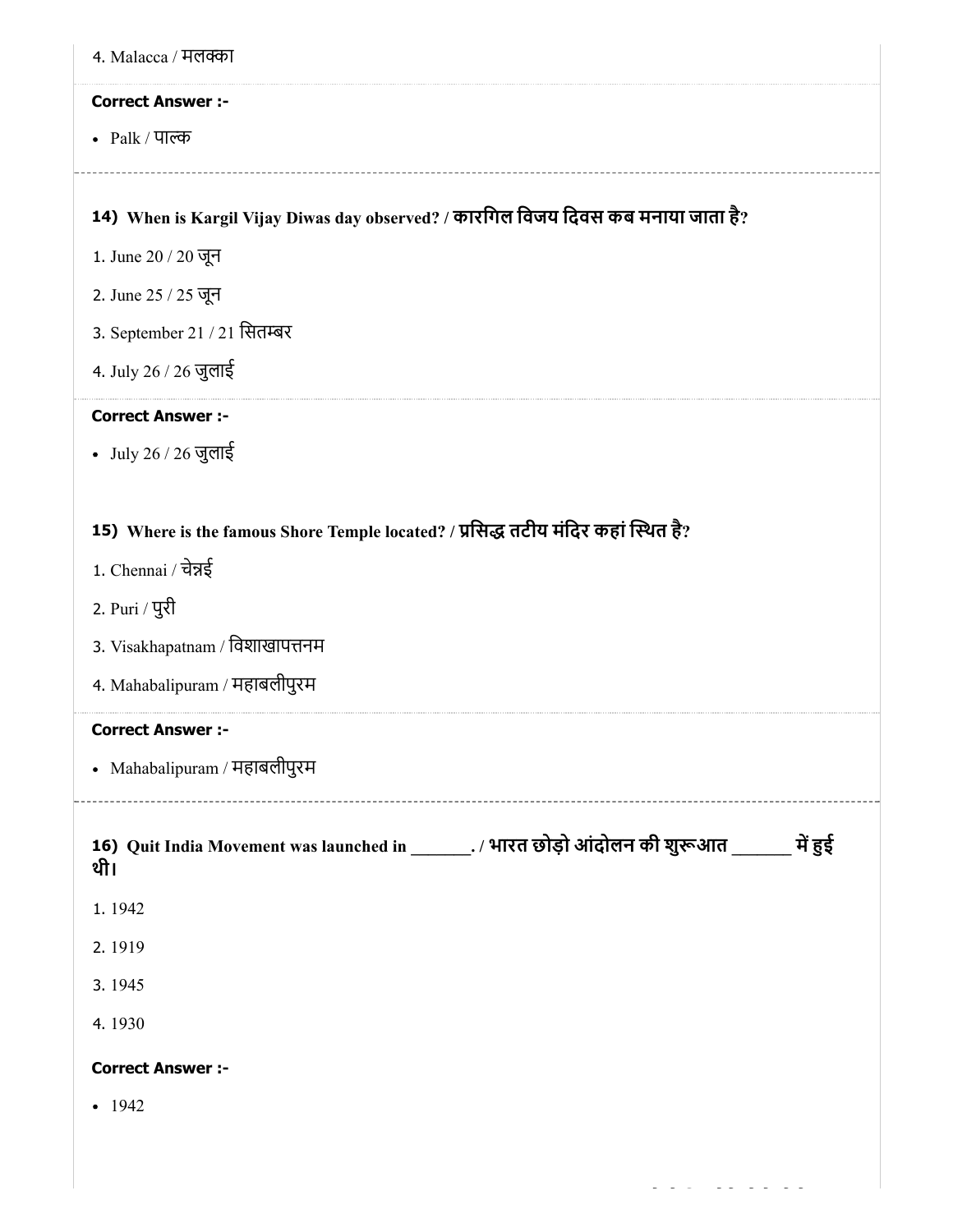| 17) Who among these composed the national anthem of two countries? / इनमें से किन्होनें दो देशों के<br>राष्ट्रगान की रचना की?                                                             |
|-------------------------------------------------------------------------------------------------------------------------------------------------------------------------------------------|
| 1. Bankim Chandra Chatterjee / बंकिम चंद्र चटर्जी                                                                                                                                         |
| 2. Jawahar Lal Nehru / जवाहर लाल नेहरू                                                                                                                                                    |
| 3. Rabindranath Tagore / रवीन्द्रनाथ टैगोर                                                                                                                                                |
| 4. Mohammed Islam / मोहम्मद इस्लाम                                                                                                                                                        |
| <b>Correct Answer :-</b>                                                                                                                                                                  |
| • Rabindranath Tagore / रवीन्द्रनाथ टैगोर                                                                                                                                                 |
| 18) Who won the Filmfare Best Actor award in 2016? / 2016 में किसने फ़िल्मफ़ेयर का सर्वश्रेष्ठ अभिनेता का<br>पुरस्कार जीता था?                                                            |
| 1. Amitabh Bachchan / अमिताभ बच्चन                                                                                                                                                        |
| 2. Akshay Kumar / अक्षय कुमार                                                                                                                                                             |
| 3. Salman Khan / सलमान खान                                                                                                                                                                |
| 4. Aamir Khan / आमिर खान                                                                                                                                                                  |
| <b>Correct Answer :-</b>                                                                                                                                                                  |
| • Aamir Khan / आमिर खान                                                                                                                                                                   |
| 19) The first post office in India was established by British East India Company in _______. / भारत में<br>ब्रिटिश ईस्ट इंडिया कंपनी द्वारा प्रथम डाकघर ________ में स्थापित किया गया था। |
| 1. Calcutta / कलकत्ता                                                                                                                                                                     |
| 2. Hyderabad / हैदराबाद                                                                                                                                                                   |
| 3. Madras / मद्रास                                                                                                                                                                        |
| 4. Bombay / बॉम्बे                                                                                                                                                                        |
| <b>Correct Answer :-</b>                                                                                                                                                                  |
| • Calcutta / कलकत्ता                                                                                                                                                                      |
| 20) The first Indian to go into space is / अंतरिक्ष में जाने वाला पहला भारतीय है:                                                                                                         |
| 1. Sunita Williams / सुनीता विलियम्स                                                                                                                                                      |
| 2. R.D Sharma / आर. डी. शर्मा                                                                                                                                                             |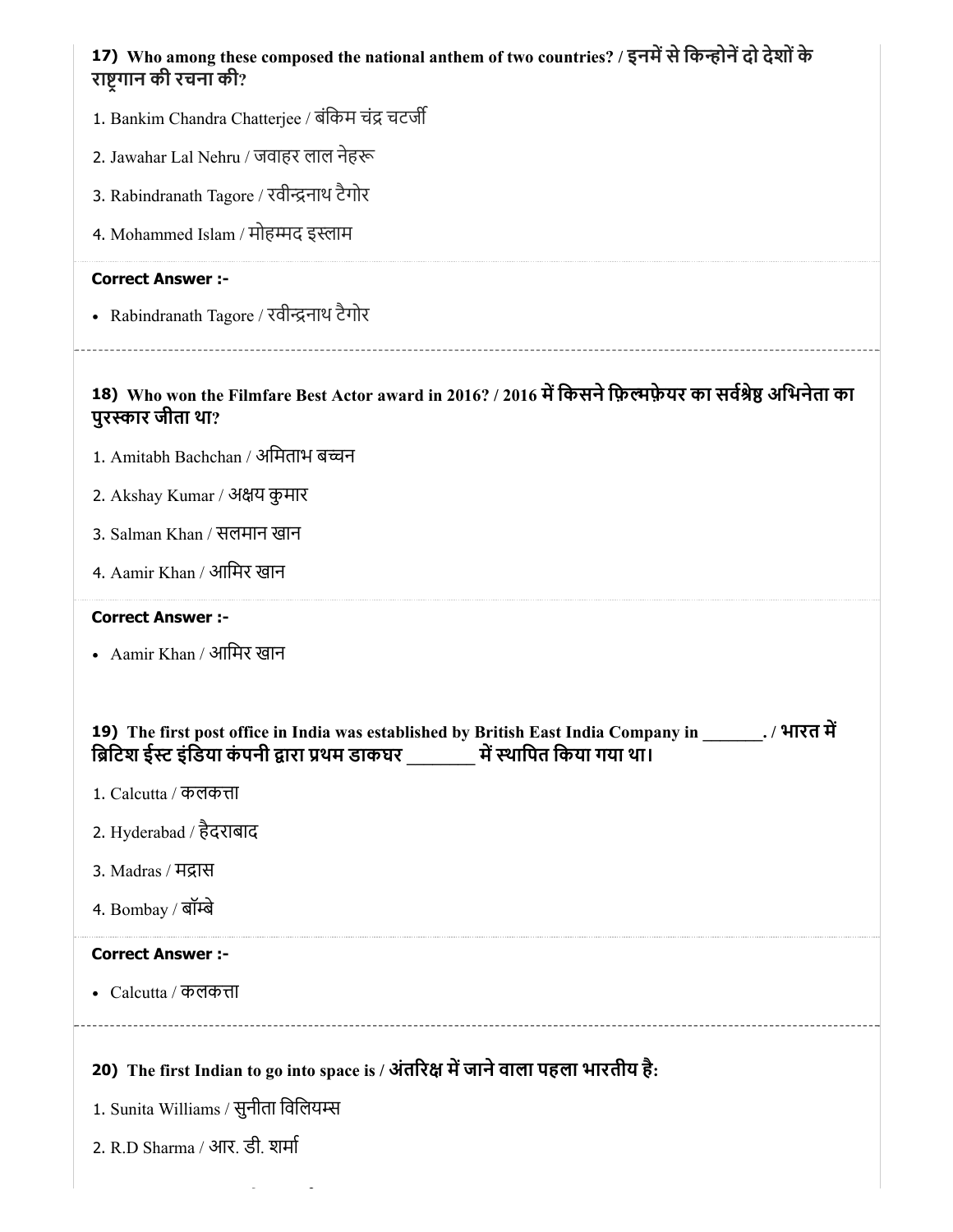- 21) The chief deity in Chaturbhuj temple is: / चतुभुज मंदिर के मुख्य देवता है: 22) In Madhya Pradesh, Manganese occurs in the districts of: / मध्य प्रदेश में, मेंगनीज निम्न में से किन 23) Complete the series choosing the missing number: / लुप्त संख्या चुनकर श्रृंखला को पूरा कीजिए: 3. Rakesh Sharama / राकेश शमा 4. Kalpana Chawla / कपना चावला Correct Answer :- Rakesh Sharama / राकेश शमा 1. Lord Chaturvedi / भगवान चतुवदी 2. Lord Rama / भगवान राम 3. Lord Vishnu / भगवान िवु 4. Lord Shiva / भगवान िशव Correct Answer :- • Lord Vishnu / भगवान विष्णु जिलों में पाई जाती है: 1. Morena and Rewa / मुरैना एवं रीवा 2. Ujjain and Kalumar / उजैन एवं कालुमार 3. Bhalghat and Chhindwara / भालाघाट एवं िछंदवाड़ा 4. Durg and Baster / दुर्ग एवं बस्तर Correct Answer :- • Bhalghat and Chhindwara / भालाघाट एवं छिंदवाड़ा 2, 5, 10, 17, \_\_\_\_\_\_
	- 1. 28
	- 2. 26
	- 3. 20
	- 4. 23

Correct Answer :-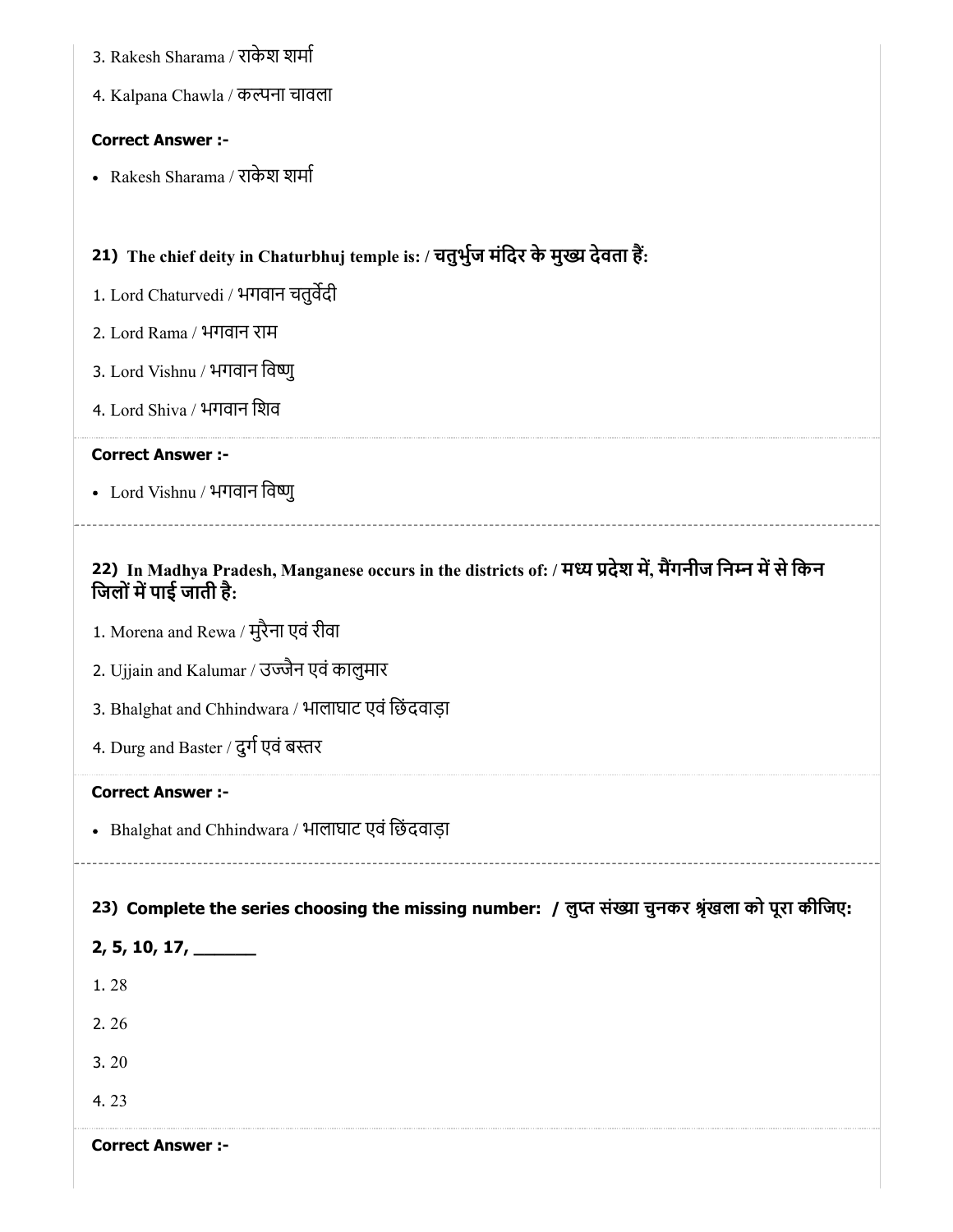| 24) Complete the series choosing the missing number: / लुप्त संख्या चुनकर श्रृंखला को पूरा कीजिए:                                                               |
|-----------------------------------------------------------------------------------------------------------------------------------------------------------------|
| 720, 360, 30, 30, 6, 1                                                                                                                                          |
| 1.70                                                                                                                                                            |
| 2.80                                                                                                                                                            |
| 3.120                                                                                                                                                           |
| 4.60                                                                                                                                                            |
| <b>Correct Answer :-</b>                                                                                                                                        |
| $-120$                                                                                                                                                          |
|                                                                                                                                                                 |
| 25) Complete the series choosing the missing number: / लुप्त संख्या चुनकर श्रृंखला को पूरा कीजिए:                                                               |
| 7, 11, 16, 22, 29, 37, _____                                                                                                                                    |
| 1.46                                                                                                                                                            |
| 2.52                                                                                                                                                            |
| 3.39                                                                                                                                                            |
| 4.48                                                                                                                                                            |
| <b>Correct Answer :-</b>                                                                                                                                        |
| - 46                                                                                                                                                            |
| 26) Select the option that is true about the Statements and Conclusions given: / उस विकल्प<br>का चयन कीजिए जो कि दिए गए कथनों और निष्कर्षों के बारे में सही है: |
| Statements: / कथन:<br>Some powders are scents / कुछ पाउडर इत्र हैं<br>Some scents are creams / सभी इत्र क्रीम हैं                                               |
| Conclusions: / निष्कर्ष:<br>I. Some powders are not creams / कुछ पाउडर क्रीम नही हैं<br>II. Some scents are not creams / कुछ इत्र क्रीम नही हैं                 |
| 1. both conclusion I and II follows  / निष्कर्ष I और II दोनों अनुसरण करते हैं                                                                                   |
| 2. only conclusion I follows / केवल निष्कर्ष । अनुसरण करता है                                                                                                   |

• 26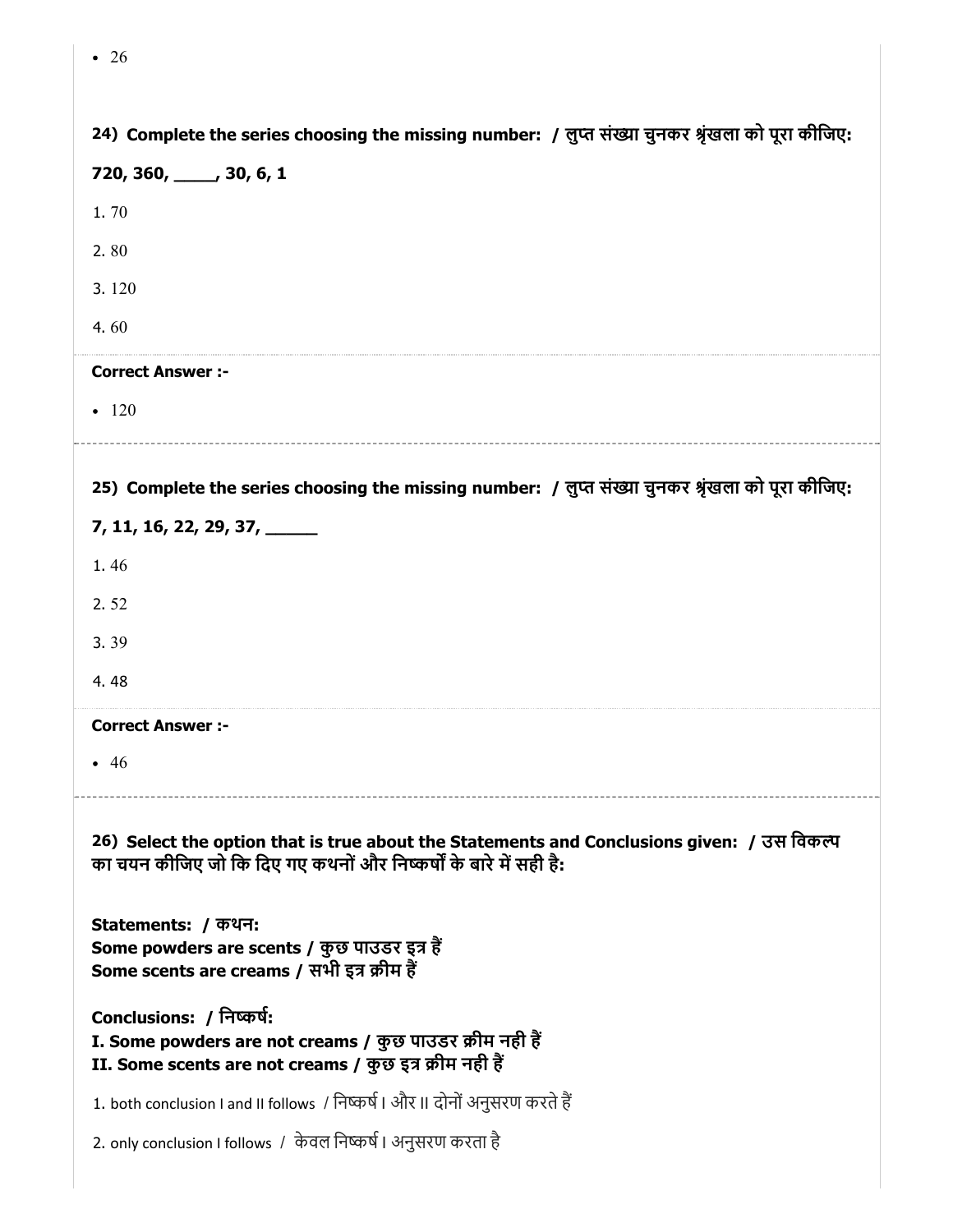| 3. neither conclusion I nor conclusion II follows / न ही निष्कर्ष । और न ही निष्कर्ष II अनुसरण करते हैं                                                         |
|-----------------------------------------------------------------------------------------------------------------------------------------------------------------|
| 4. only conclusion II follows / केवल निष्कर्ष II अनुसरण करता है                                                                                                 |
| <b>Correct Answer :-</b>                                                                                                                                        |
| • neither conclusion I nor conclusion II follows / न ही निष्कर्ष । और न ही निष्कर्ष II अनुसरण करते हैं                                                          |
| 27) Select the option that is true about the Statements and Conclusions given: / उस विकल्प<br>का चयन कीजिए जो कि दिए गए कथनों और निष्कर्षों के बारे में सही है: |
| Statements: / कथन:<br>All guitars are violins / सभी गिटार वायलिन हैं<br>All violins are lutes / सभी वायलिन वीणा हैं                                             |
| Conclusions: / निष्कर्ष:<br>I. All guitars are lutes / सभी गिटार वीणा हैं<br>II. All violins are guitars / सभी वायलिन गिटार हैं                                 |
| 1. neither conclusion I nor conclusion II follows  / न ही निष्कर्ष । और न ही निष्कर्ष II अनुसरण करते हैं                                                        |
| 2. both conclusion I and II follows / निष्कर्ष   और II दोनों अनुसरण करते हैं                                                                                    |
| 3. only conclusion II follows / केवल निष्कर्ष II अनुसरण करता है                                                                                                 |
| 4. only conclusion I follows / केवल निष्कर्ष । अनुसरण करता है                                                                                                   |
| <b>Correct Answer :-</b>                                                                                                                                        |
| • only conclusion I follows / केवल निष्कर्ष   अनुसरण करता है                                                                                                    |
| 28) Select the option that is true about the Statements and Conclusions given: / उस विकल्प<br>का चयन कीजिए जो कि दिए गए कथनों और निष्कर्षों के बारे में सही है: |
| Statements: / कथन:<br>Some balls are balloons / कुछ गेंद गुब्बारे हैं<br>No balloon is round / कोई गुब्बारा गोल नहीं है                                         |
| Conclusions: / निष्कर्ष:<br>I. Some balls are round / कुछ गेंद गोल हैं<br>II. No ball is round / कोई गेंद गोल नहीं है                                           |
| 1. both conclusion I and II follows / निष्कर्ष   और II दोनों अनुसरण करते हैं                                                                                    |
| 2. neither conclusion I nor conclusion II follows / न ही निष्कर्ष । और न ही निष्कर्ष II अनुसरण करते हैं                                                         |
| 3. only conclusion II follows / केवल निष्कर्ष II अनुसरण करता है                                                                                                 |
| 4. only conclusion I follows / केवल निष्कर्ष । अनुसरण करता है                                                                                                   |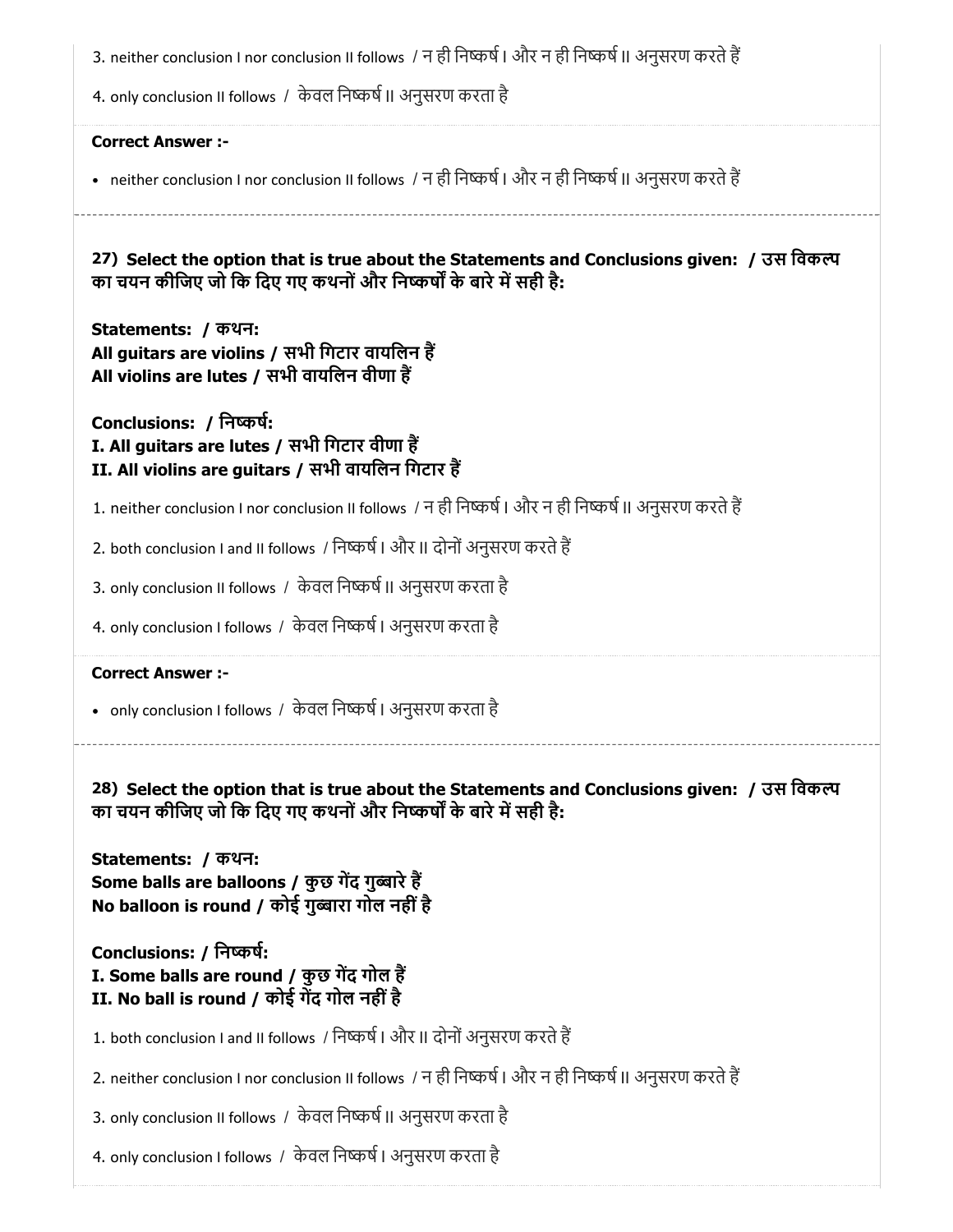#### Correct Answer :-

• neither conclusion I nor conclusion II follows / न ही निष्कर्ष । और न ही निष्कर्ष II अनुसरण करते हैं

29) Select the option that is true about the Statements and Conclusions given: / उस िवक का चयन कीजिए जो कि दिए गए कथनों और निष्कर्षों के बारे में सही है:

Statements: / कथन: Some watches are bands / कुछ घड़ियां पट्टे हैं All bands are bracelets / सभी पट्टे ब्रासलेट हैं

Conclusions: / िनकष:

I. All bracelets are bands / सभी ब्रासलेट पट्टे हैं II. Some bracelets are watches / कुछ ब्रासलेट घडियां हैं

1. only conclusion II follows / केवल निष्कर्ष II अनुसरण करता है

2. only conclusion I follows / केवल निष्कर्ष । अनुसरण करता है

- 3. neither conclusion I nor conclusion II follows / न ही निष्कर्ष | और न ही निष्कर्ष || अनुसरण करते हैं
- 4. both conclusion I and II follows / निष्कर्ष | और II दोनों अनुसरण करते हैं

#### Correct Answer :-

• only conclusion II follows / केवल निष्कर्ष II अनुसरण करता है

30) Line printer prints 176400 lines in a single shift within eight hours. If the printer was in operation for seven hours during this shift, what must be the minimum speed of the printer if it has to complete the required task? / लाइन प्रिंटर एक पाली में 8 घंटों के अंदर 176400 पंक्तियां मुद्रित करता है। इस पाली के दौरान, यदि प्रिंटर 7 घंटों के लिए परिचालन में था, तो आवश्यक कार्य को पूर्ण करने के लिए प्रिंटर की न्यूनतम गति क्या होगी?

- 1. 250 lines/minute / 250 पंक्ति /मिनिट
- 2. 300 lines/minute / 300 पंक्ति /मिनिट
- 3. 380 lines/minute / 380 पंक्ति /मिनिट

4. 420 lines/minute / 420 पंक्ति /मिनिट

## Correct Answer :-

• 420 lines/minute / 420 पंक्ति /मिनिट

31) The series given below contains a sequence of numbers. Identify the incorrect combination: / नीचे दी गई श्रृंखला में, संख्याओं का एक क्रम उपस्थित हैं। गलत संयोजन पहचानिए: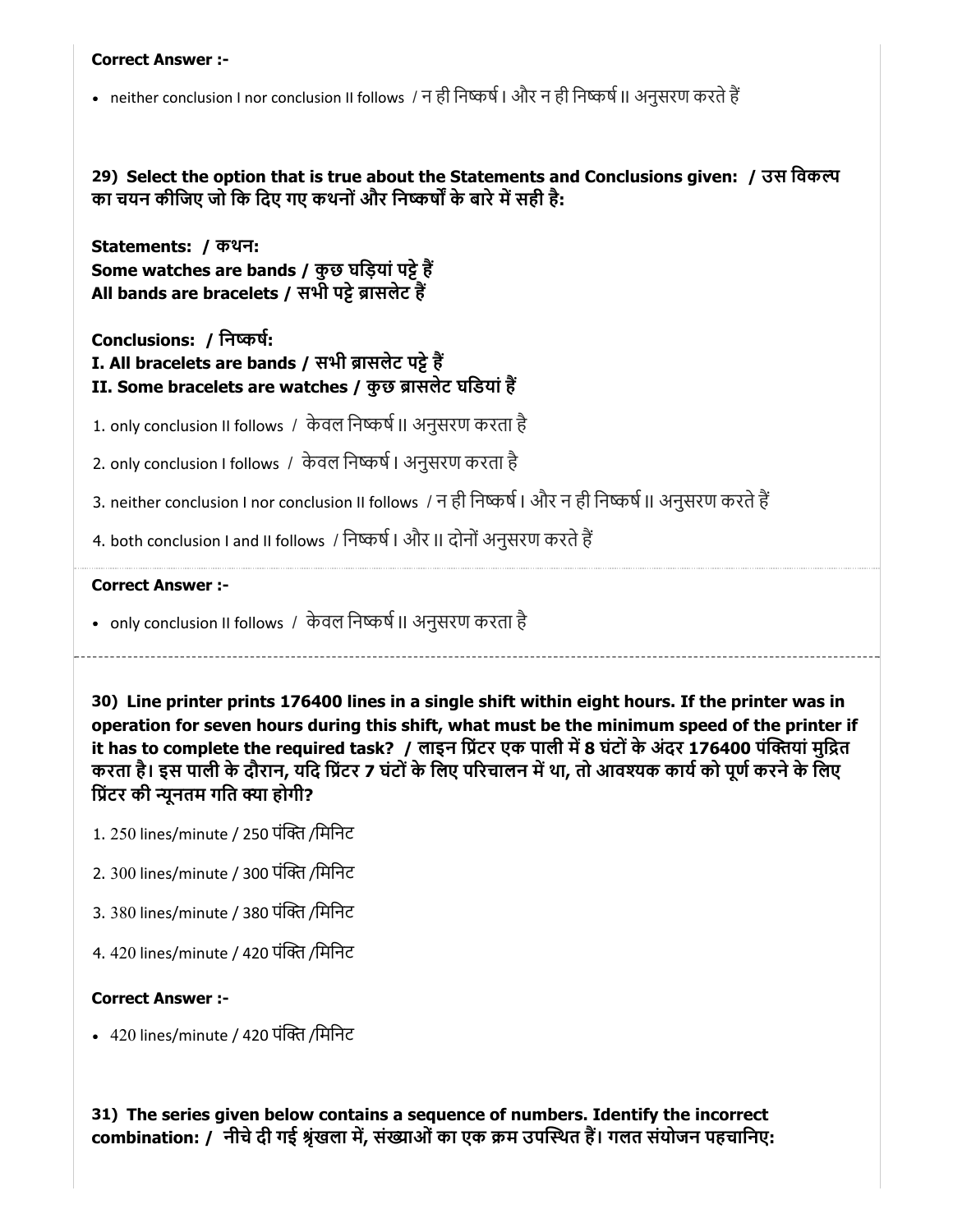| 1, 9, 25, 50, 81         |                                                                                                                                                                                  |
|--------------------------|----------------------------------------------------------------------------------------------------------------------------------------------------------------------------------|
| 1.25                     |                                                                                                                                                                                  |
| 2.50                     |                                                                                                                                                                                  |
| 3.81                     |                                                                                                                                                                                  |
| 4.1                      |                                                                                                                                                                                  |
| <b>Correct Answer :-</b> |                                                                                                                                                                                  |
| $\cdot$ 50               |                                                                                                                                                                                  |
|                          | 32) The series given below contains a sequence of numbers. Identify the incorrect<br>combination: / नीचे दी गई श्रृंखला में, संख्याओं का एक क्रम उपस्थित हैं। गलत संयोजन पहचानिए |
| 9, 11, 20, 31, 51, 84    |                                                                                                                                                                                  |
| 1.20                     |                                                                                                                                                                                  |
| 2.31                     |                                                                                                                                                                                  |
| 3.51                     |                                                                                                                                                                                  |
| 4.84                     |                                                                                                                                                                                  |
|                          |                                                                                                                                                                                  |
| <b>Correct Answer :-</b> |                                                                                                                                                                                  |
| • 84                     |                                                                                                                                                                                  |
|                          | 33) If MARUTI is coded NBSVUJ, then how is AMBASSADOR coded? / यदि MARUTI को<br>NBSVUJ से कोडित किया जाता है, तो AMBASSADOR को कैसे कोडित किया जायेगा?                           |
| 1. BPCBTTBEPS            |                                                                                                                                                                                  |
| 2. BNCBRRBCPS            |                                                                                                                                                                                  |
| 3. BNCBTTBCPS            |                                                                                                                                                                                  |
| 4. BNCBTTBEPS            |                                                                                                                                                                                  |
| <b>Correct Answer :-</b> |                                                                                                                                                                                  |
| • BNCBTTBEPS             |                                                                                                                                                                                  |
|                          | 34) Complete the series choosing the missing letter/s: / लुप्त अक्षर/अक्षरों को चुनकर श्रृंखला को पूरा कीजिए:                                                                    |
|                          | __pqq __ __ qq __ p __ qqpq __ qp                                                                                                                                                |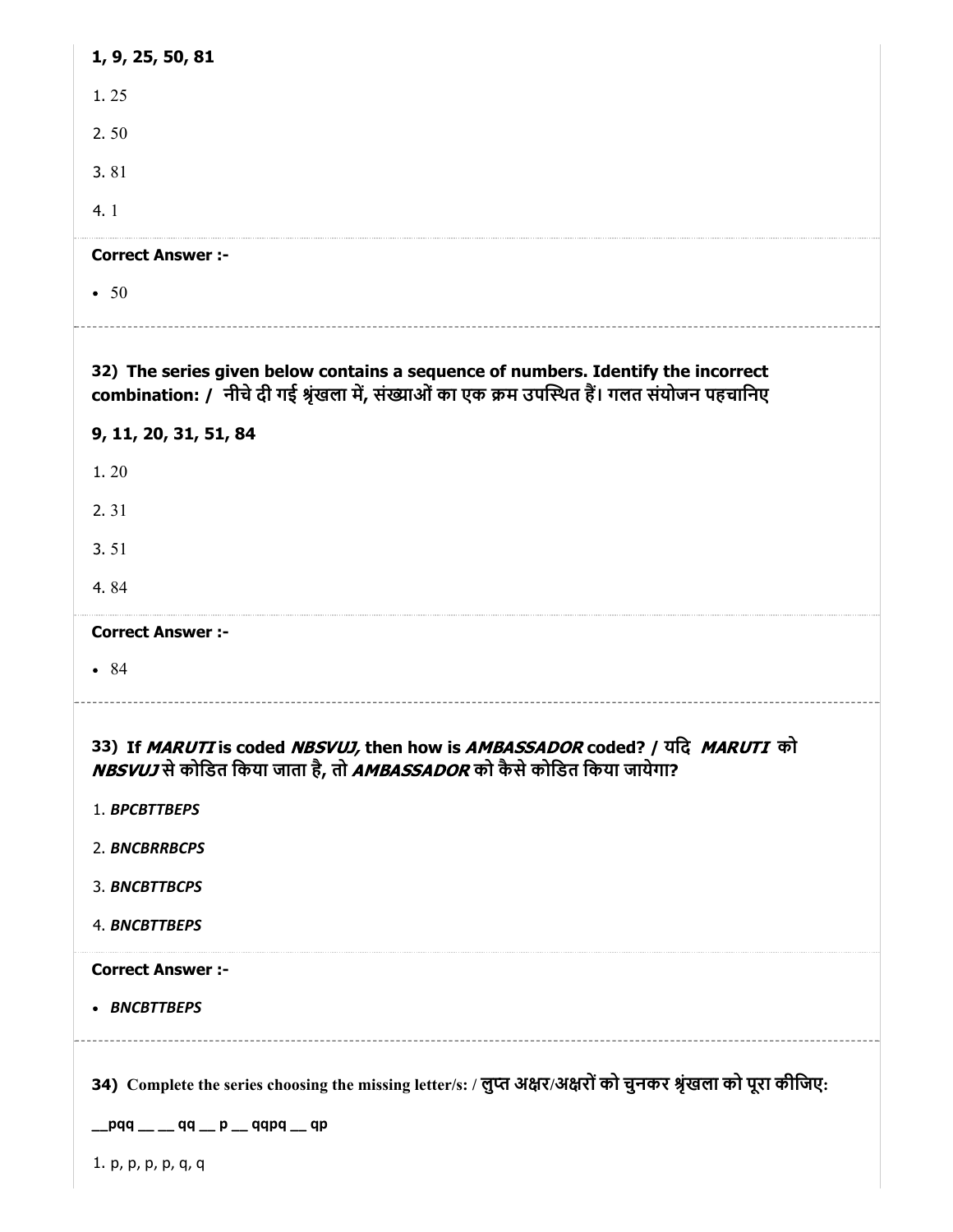| 2. p, q, p, q, p, p                                                                                                                                                                          |
|----------------------------------------------------------------------------------------------------------------------------------------------------------------------------------------------|
| 3. q, q, p, q, q, q                                                                                                                                                                          |
| 4. q, p, q, p, q, p                                                                                                                                                                          |
| <b>Correct Answer :-</b>                                                                                                                                                                     |
| • $q, q, p, q, q, q$                                                                                                                                                                         |
| 35) Find the next expression in the series: / श्रृंखला में अगला पद ज्ञात कीजिए:<br>A, YZ, ABC, WXYZ, ______?                                                                                 |
| 1. ABCDE                                                                                                                                                                                     |
| 2. VWXYZ                                                                                                                                                                                     |
| 3. ABCD                                                                                                                                                                                      |
| 4. ABCE                                                                                                                                                                                      |
| <b>Correct Answer :-</b>                                                                                                                                                                     |
| • ABCDE                                                                                                                                                                                      |
| 36) In a certain code language, My favourite hero is written as deto vya nerolo and Hero is<br>great is written as meb deto nya.<br>In the above code language, the word for <i>hero</i> is: |
| / एक ख़ास कोड भाषा में, My favourite hero को deto vya nerolo लिखा जाता है और Hero is great<br>को <i>meb deto nya</i> लिखा जाता है।उपरोक्त कोड भाषा में, शब्द <i>hero</i> है :                |
| 1. deto                                                                                                                                                                                      |
| 2. <i>nya</i>                                                                                                                                                                                |
| $3.$ meb                                                                                                                                                                                     |
| 4. vya                                                                                                                                                                                       |
| <b>Correct Answer :-</b>                                                                                                                                                                     |
|                                                                                                                                                                                              |
| $\cdot$ deto                                                                                                                                                                                 |

beyond red post . Then in that language the word *dona* is used for: / एक ख़ास कोड भाषा में, dona hona khona का अर्थ *send by post और demk dona delf का अर्थ beyond red post* होता है। इस कोड भाषा में *dona* के लिए किस शब्द का इस्तेमाल किया गया है?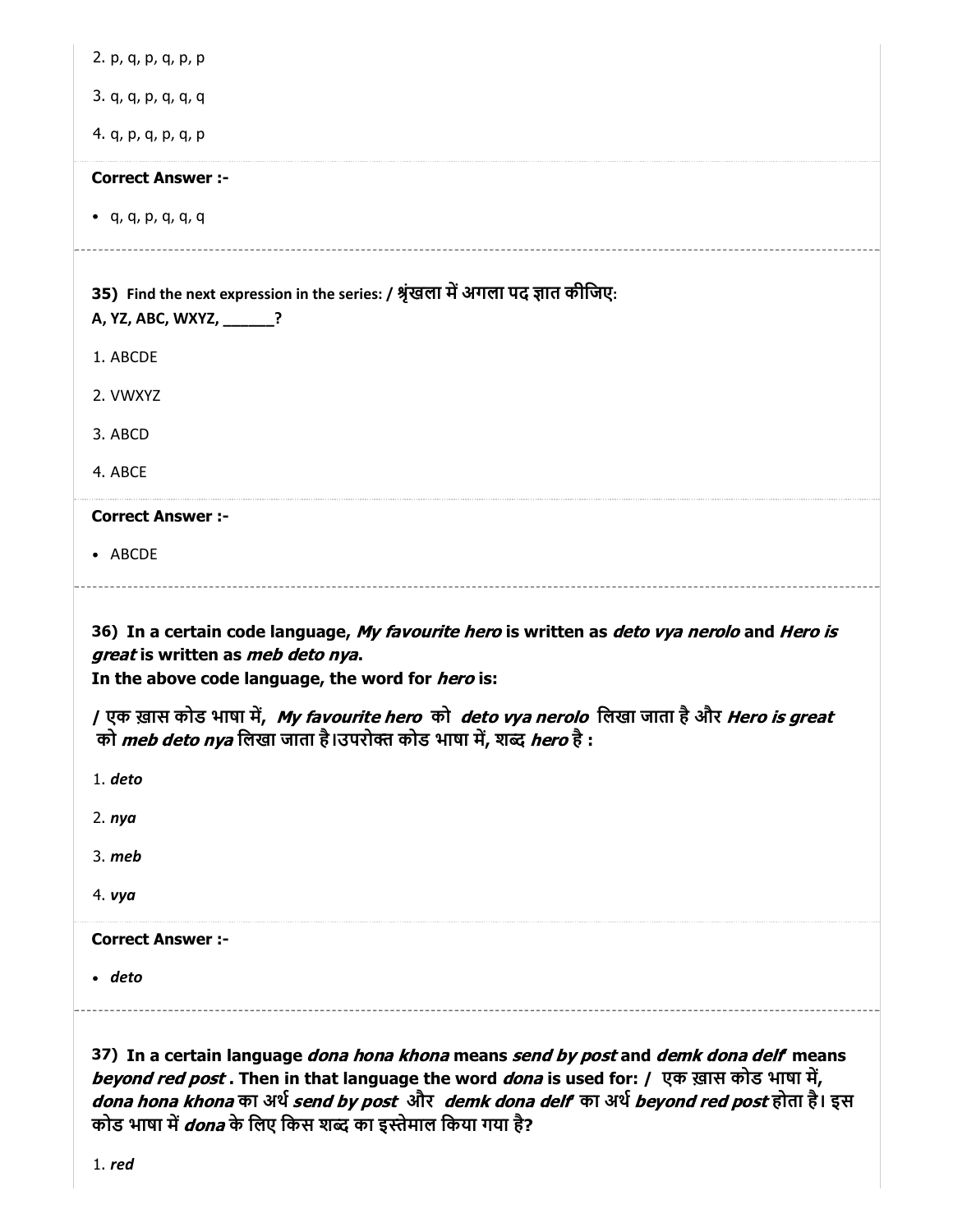| 2. beyond                                                                                                              |
|------------------------------------------------------------------------------------------------------------------------|
| 3. send                                                                                                                |
| 4. post                                                                                                                |
| <b>Correct Answer :-</b>                                                                                               |
| • post                                                                                                                 |
| 38) The Government of India Act, 1935 is concerned with: / भारत सरकार अधिनियम, 1935<br>का संबंध इससे है:               |
| 1. Industries in the provinces / प्रांतों में उद्योग                                                                   |
| 2. None of the above / इनमें से कोई नहीं                                                                               |
| 3. Adult franchise / प्रौढ़ मताधिकार                                                                                   |
| 4. Provincial autonomy / प्रांतीय स्वायत्तता                                                                           |
| <b>Correct Answer :-</b>                                                                                               |
| • Provincial autonomy / प्रांतीय स्वायत्तता                                                                            |
| 39) In the following question, some group of letters is given, all of which, except one, share a                       |
| common similarity while one is different.<br>Choose the odd one out:                                                   |
| / निम्नलिखित प्रश्न में, अक्षरों के कुछ समूह दिए गए हैं। उन सभी में केवल एक को छोड़कर, आम समानता है जबकि<br>एक अलग है। |
| उनमें से विषम का चयन कीजिए:                                                                                            |
| 1.7                                                                                                                    |
| 2. H                                                                                                                   |
| 3. Q                                                                                                                   |
| 4. T                                                                                                                   |
| <b>Correct Answer :-</b>                                                                                               |
| $\bullet$ Q                                                                                                            |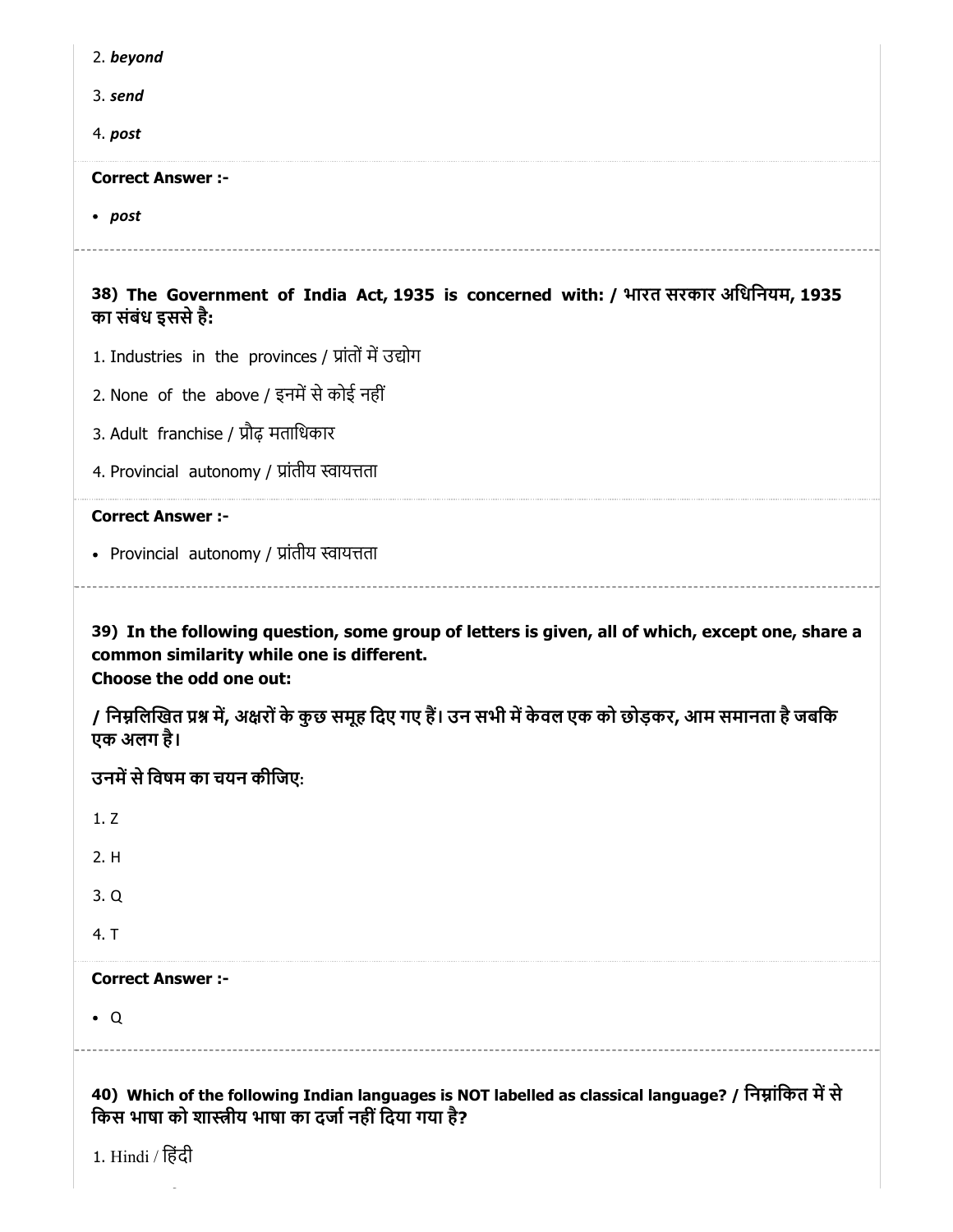2. Telugu / तेलुगु

- 3. Tamil / तिमल
- 4. Sanskrit / संस्कृत

## Correct Answer :-

• Hindi / हिंदी

Topic:- Mental Ability and Mental Aptitude

## 1)

In the sequence shown below, which figure comes next? / नीचे दिये गये क्रम में, अगली आकृति कौन सी आयेगी?



Correct Answer :-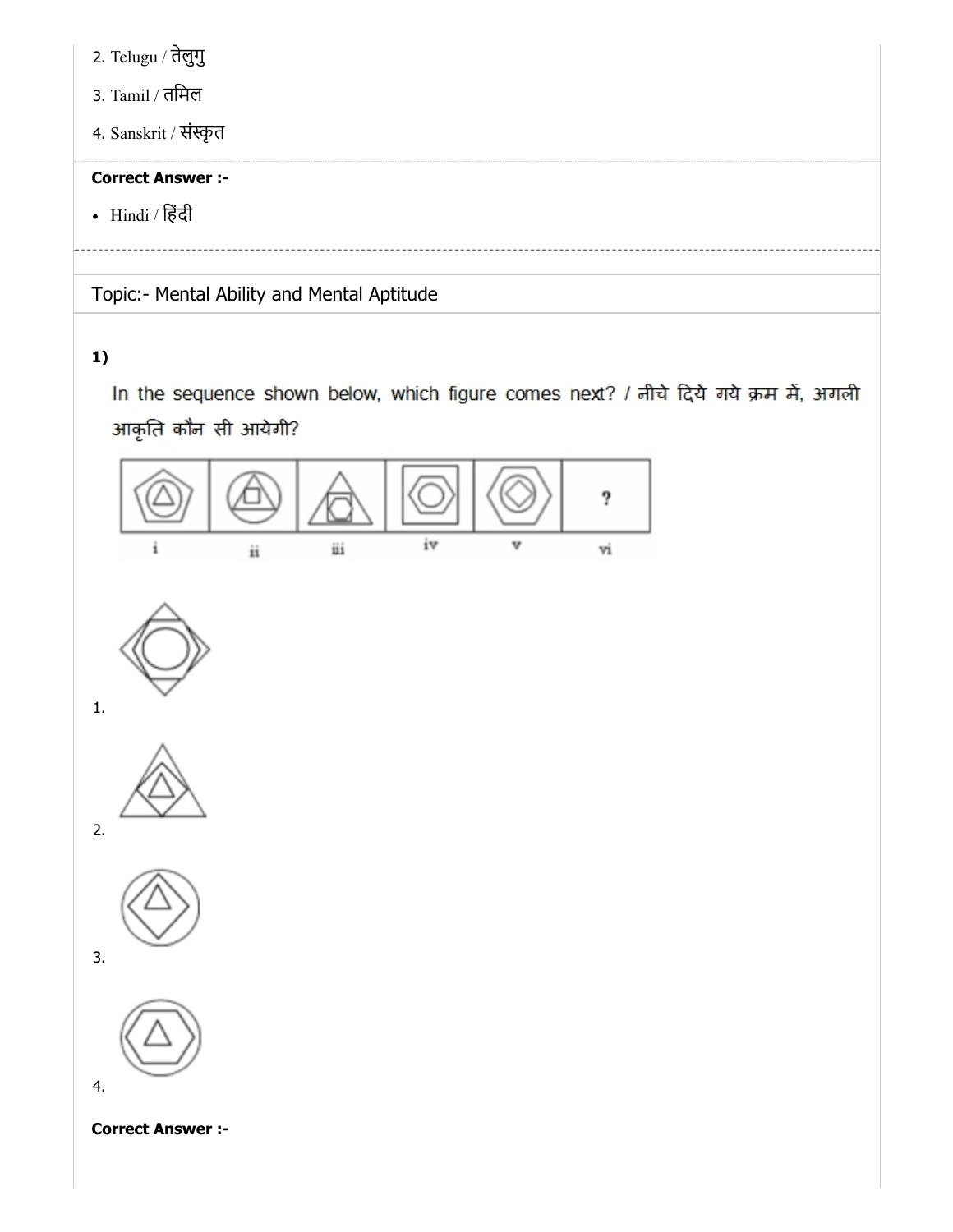

## 2)

In the sequence shown below, which figure comes next? / नीचे दिये गये क्रम में, अगली आकृति कौन सी आयेगी?











Correct Answer :-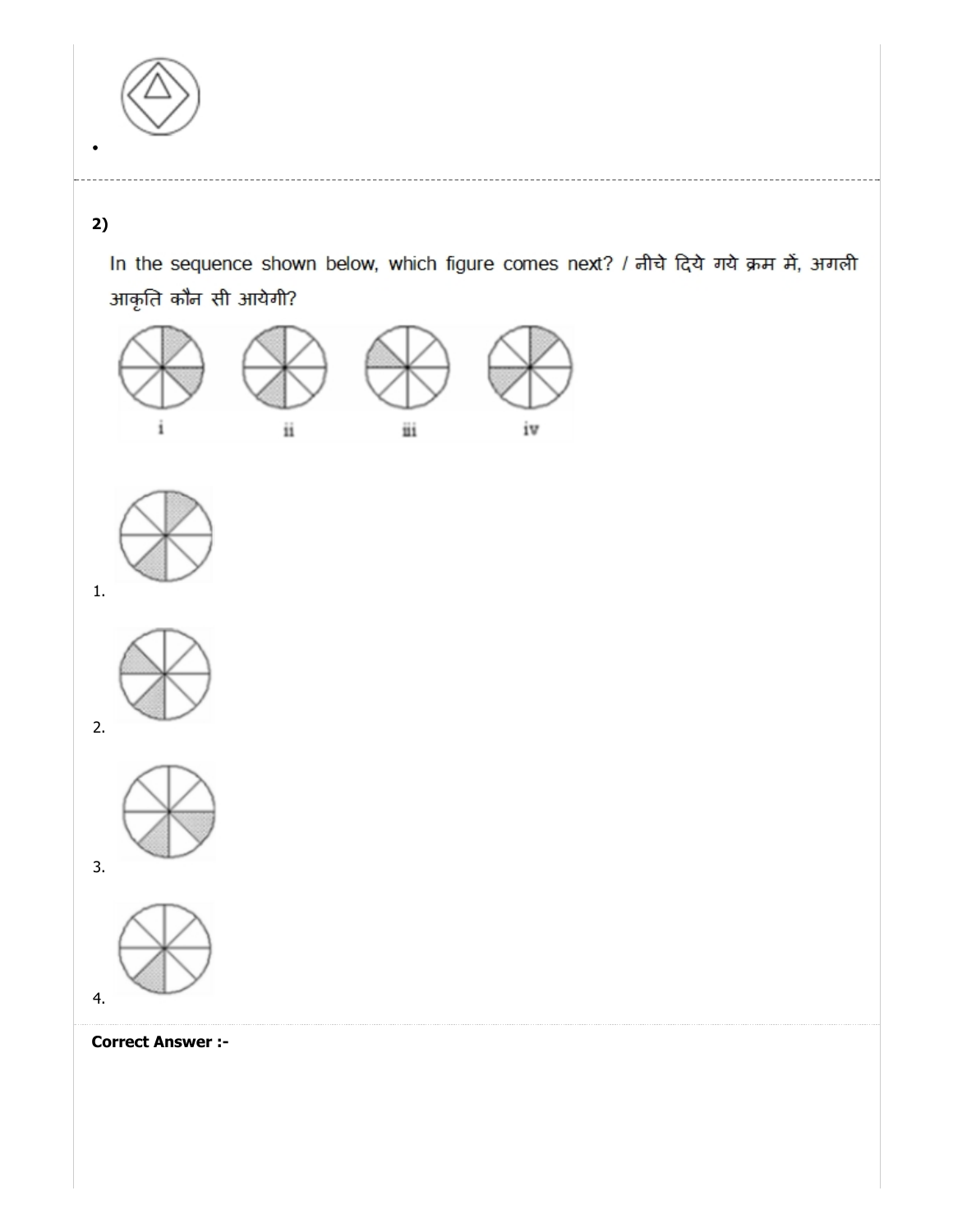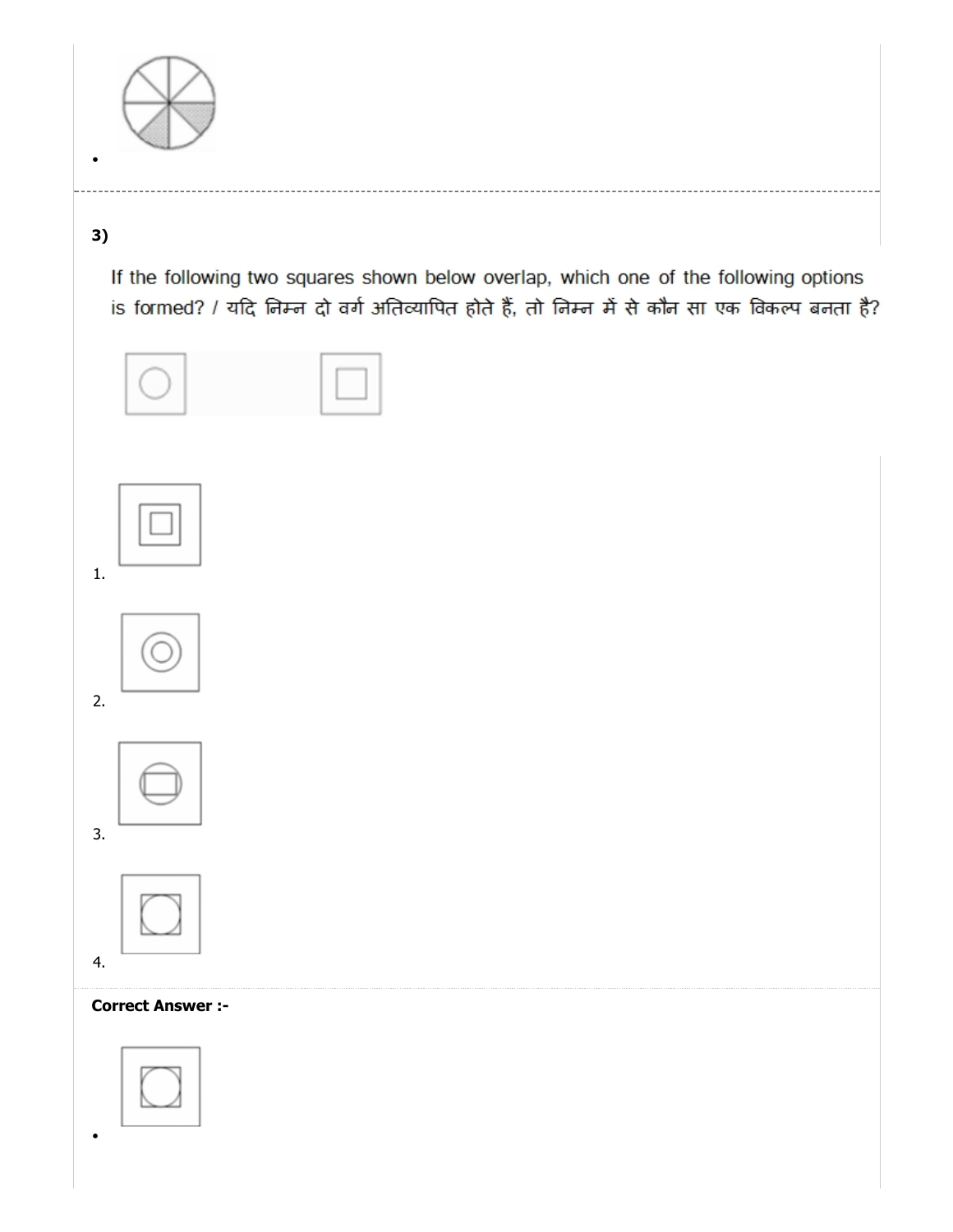| 4) The product of ages of A and B is 21. If the difference between the ages of A and B is 4. Find the age<br>of A. / A और B की आयु का गुणनफल 21 है। यदि उनकी आयु का अंतर 4 हो, तो A की आयु ज्ञात करिए?                                                                                                                                              |
|-----------------------------------------------------------------------------------------------------------------------------------------------------------------------------------------------------------------------------------------------------------------------------------------------------------------------------------------------------|
| 1.4                                                                                                                                                                                                                                                                                                                                                 |
| 2.21                                                                                                                                                                                                                                                                                                                                                |
| 3.7                                                                                                                                                                                                                                                                                                                                                 |
| 4.3                                                                                                                                                                                                                                                                                                                                                 |
| <b>Correct Answer :-</b>                                                                                                                                                                                                                                                                                                                            |
| $\bullet$ 7                                                                                                                                                                                                                                                                                                                                         |
| 5) Out of A's capital, 1/3 is invested at 4% and 1/4 at 3%. The rest of the capital is invested at 5%. If the<br>annual income on the capital is Rs. 12,500, then what is the capital? / A का 1/3 धन 4% की दर से व्यय हुआ<br>और 1/4, 3% की दर से। शेष धन 5% की दर से व्यय हुआ। यदि उस धन पर वार्षिक आय 12,500 रुपये है, तो<br>उसका कुल धन कितना था? |
| 1. Rs. 2,50,000 / 2,50,000 रुपये                                                                                                                                                                                                                                                                                                                    |
| 2. Rs. 1,25,000 / 1,25,000 रुपये                                                                                                                                                                                                                                                                                                                    |
| 3. Rs. 1,20,000 / 1,20,000 रुपये                                                                                                                                                                                                                                                                                                                    |
| 4. Rs. 3,00,000 / 3,00,000 रुपये                                                                                                                                                                                                                                                                                                                    |
| <b>Correct Answer :-</b>                                                                                                                                                                                                                                                                                                                            |
| • Rs. 3,00,000 / 3,00,000 रुपये                                                                                                                                                                                                                                                                                                                     |
| 6) The Average of 3 consecutive numbers is 9. Find the middle number of the three numbers. / 3 क्रमिक<br>संख्याओं का औसत 9 है। इन 3 संख्याओं में से मध्य की संख्या होगी:                                                                                                                                                                            |
| 1.6                                                                                                                                                                                                                                                                                                                                                 |
| 2.12                                                                                                                                                                                                                                                                                                                                                |
| 3.10                                                                                                                                                                                                                                                                                                                                                |
| 4.9                                                                                                                                                                                                                                                                                                                                                 |
| <b>Correct Answer :-</b>                                                                                                                                                                                                                                                                                                                            |
| $\bullet$ 9                                                                                                                                                                                                                                                                                                                                         |
| 7) Among the following options, which is the greatest in value? / निम्न विकल्पों में से किसका मान सर्वाधिक<br>है?                                                                                                                                                                                                                                   |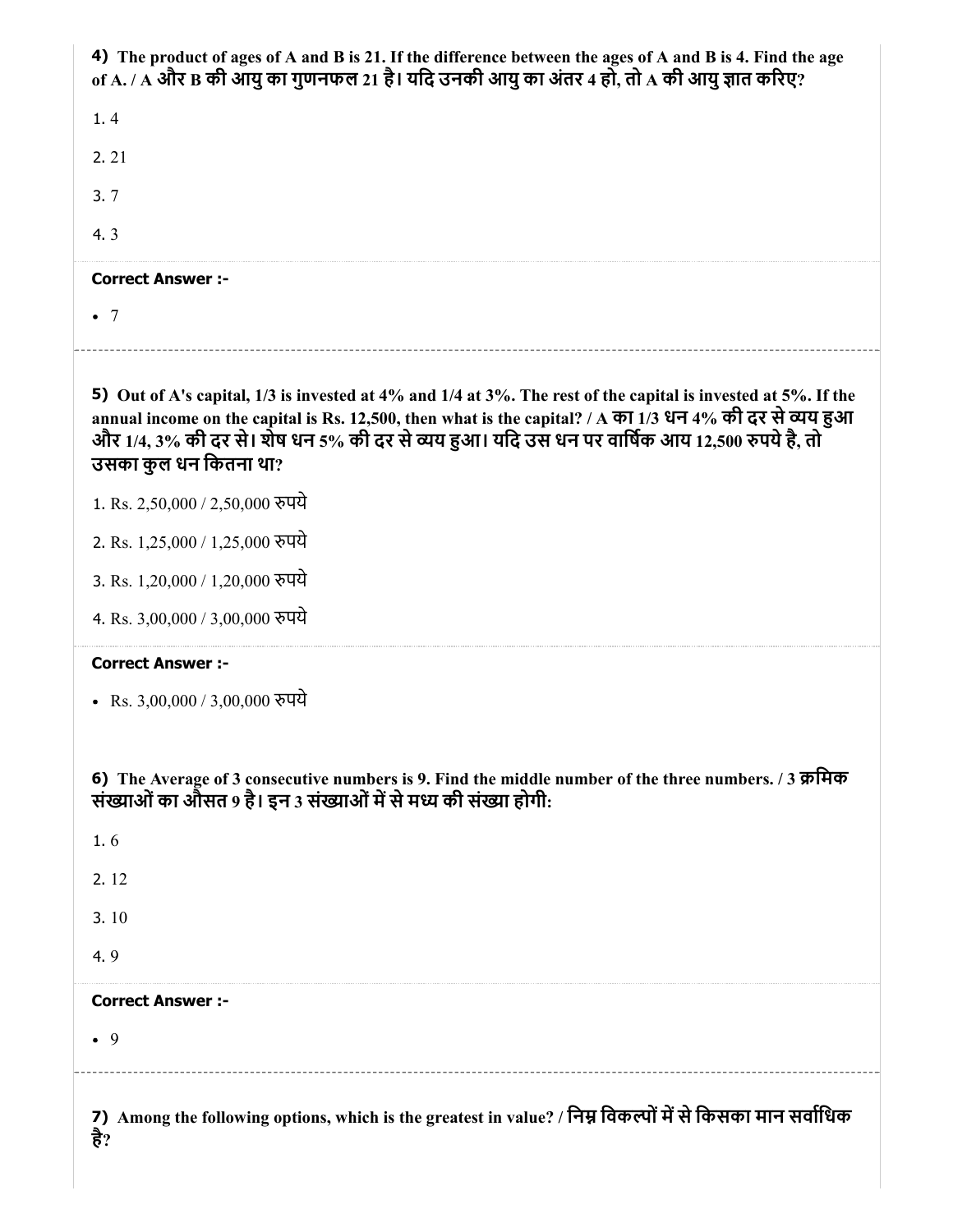| 1.619/999                                                                                                                                                                                                                                                                                                                                                                                   |
|---------------------------------------------------------------------------------------------------------------------------------------------------------------------------------------------------------------------------------------------------------------------------------------------------------------------------------------------------------------------------------------------|
| 2.62%                                                                                                                                                                                                                                                                                                                                                                                       |
| 3.621/1001                                                                                                                                                                                                                                                                                                                                                                                  |
| 4.0.619                                                                                                                                                                                                                                                                                                                                                                                     |
| <b>Correct Answer :-</b>                                                                                                                                                                                                                                                                                                                                                                    |
| $\cdot$ 621/1001                                                                                                                                                                                                                                                                                                                                                                            |
| 8) What is the loss percentage if an article costing Rs. 2 is sold for a loss of 50p? / यदि 2 रुपये के किसी<br>सामान को 50 पैसे की हानि पर बेचा जाए तो हानि प्रतिशत कितना होगा?                                                                                                                                                                                                             |
| 1.24%                                                                                                                                                                                                                                                                                                                                                                                       |
| 2.23%                                                                                                                                                                                                                                                                                                                                                                                       |
| 3. $25%$                                                                                                                                                                                                                                                                                                                                                                                    |
| 4.20%                                                                                                                                                                                                                                                                                                                                                                                       |
|                                                                                                                                                                                                                                                                                                                                                                                             |
| <b>Correct Answer :-</b>                                                                                                                                                                                                                                                                                                                                                                    |
| • 25%                                                                                                                                                                                                                                                                                                                                                                                       |
| 9) Pipes A and B can fill the tank in 10 and 30 minutes respectively, and pipe C can empty the tank in 20<br>minutes. If all of them are opened at the same time, then find the time taken to fill the tank. / पाइप A और<br>B किसी टैंक को कमशः 10 और 30 मिनट में भरते हैं और पाइप $\rm{C}$ इसे 20 मिनट में खाली कर देता है। यदि तीनों<br>पाइप एक साथ खुले हों तो टैंक कितनी देर में भरेगा? |
| 1. 20 minutes / 20 मिनट                                                                                                                                                                                                                                                                                                                                                                     |
| 2. 12 minutes / 12 मिनट                                                                                                                                                                                                                                                                                                                                                                     |
| 3. 10 minutes / 10 मिनट                                                                                                                                                                                                                                                                                                                                                                     |
| 4. 15 minutes / 15 मिनट                                                                                                                                                                                                                                                                                                                                                                     |
| <b>Correct Answer :-</b>                                                                                                                                                                                                                                                                                                                                                                    |
| • 12 minutes / 12 मिनट                                                                                                                                                                                                                                                                                                                                                                      |
|                                                                                                                                                                                                                                                                                                                                                                                             |

10) A property dealer sells a plot of land at 6 % profit. If he had sold it at 10% profit, he would have received an additional amount of Rs. 21,200. What is original selling price of the land? / एक प्रॉपटी डीलर किसी भूमि का एक प्लाट 6% लाभ पर बेचता है। यदि वह इसे 10% के लाभ पर बेचता तो उसे 21,200 रुपये अतिरिक्त मिलते हैं। भूमि का वास्तविक विक्रय-मूल्य कितना है?

1. Rs. 5,30,000 / 5,30,000 रुपये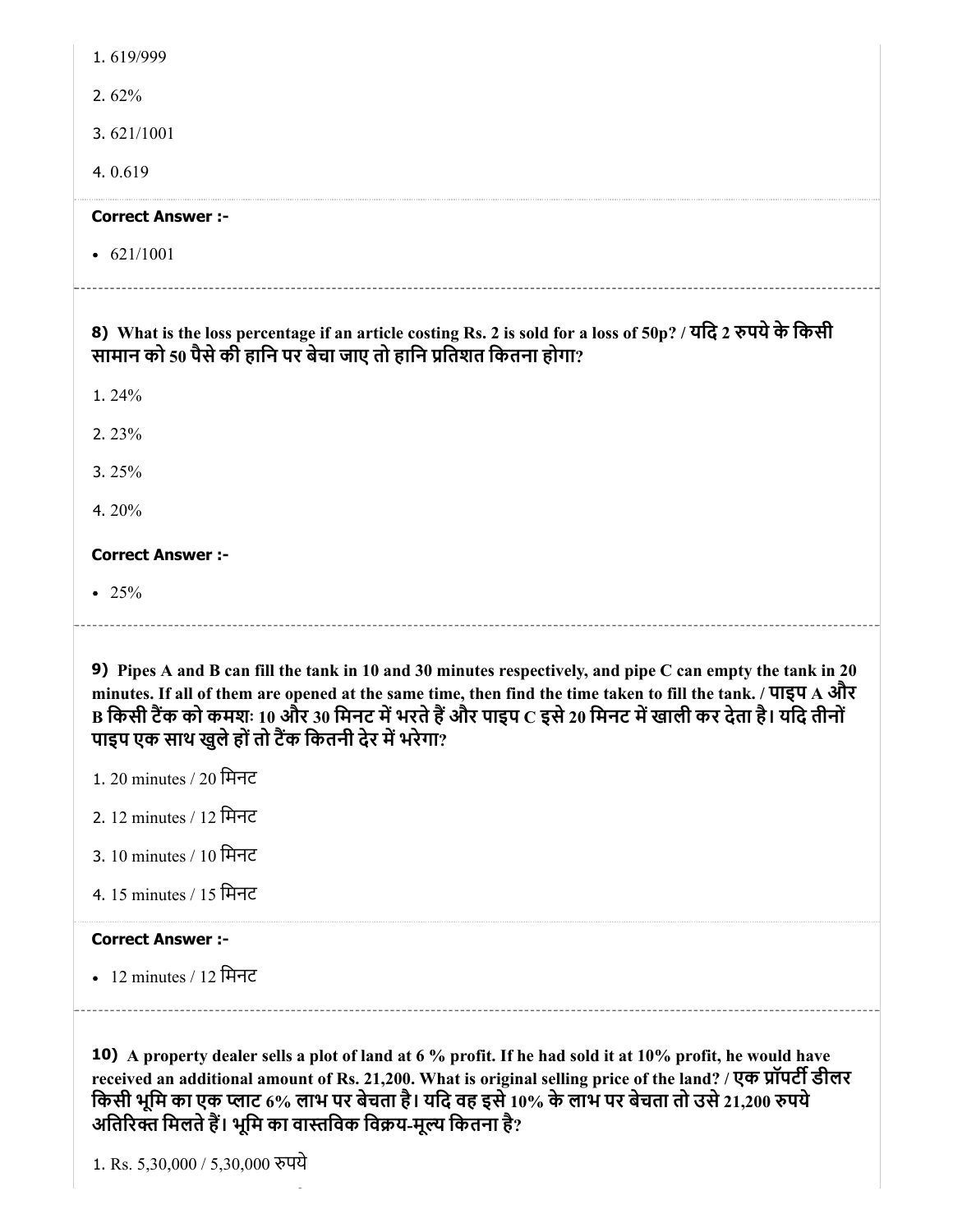2. Rs. 5,00,000 / 5,00,000 पये

3. Rs. 5,20,000 / 5,20,000 पये

4. Rs. 5,10,000 / 5,10,000 पये

#### Correct Answer :-

• Rs. 5,30,000 / 5,30,000 रुपये

**11)** Rs. 1500 are divided among A, B and C in such a manner that  $A : B = 5 : 2$  and  $B : C = 7 : 13$ , What is A's share? / 1500 रुपए को A, B और C में इस प्रकार कि वितरित किया जाता है कि A : B = 5 : 2 और B : C =  $7:13$  है,  $\bf{A}$  को मिलने वाले रुपए ज्ञात कीजिए?

- 1. Rs. 700 / 700 रुपए
- 2. Rs. 500 / 500 पए
- 3. Rs. 250 / 250 पए
- 4. Rs. 350 / 350 पए

#### Correct Answer :-

• Rs. 700 / 700 रुपए

## 12) If 2P = 5Q = 6R, then P : Q : R is equal to: / यिद 2P = 5Q = 6R, तो P : Q : R िनन के बराबर होगा:

- $1.3:4:5$
- 2.  $15:6:5$
- 3. None of the above / इनमें से कोई नहीं
- 4.  $6:15:5$

Correct Answer :-

•  $15 : 6 : 5$ 

13) If a tailor uses 3/4<sup>th</sup> m of cloth to make a skirt, then how much cloth does he need for 7 skirts? / यदि एक दर्जी स्कर्ट बनाने के लिए किसी कपड़े का 3/4 मी. कपड़ा प्रयोग करता है, तो 7 स्कर्ट बनाने के लिए कितने मीटर कपड़ेकी आवकता होगी?

 $6\frac{1}{4}$  m 1.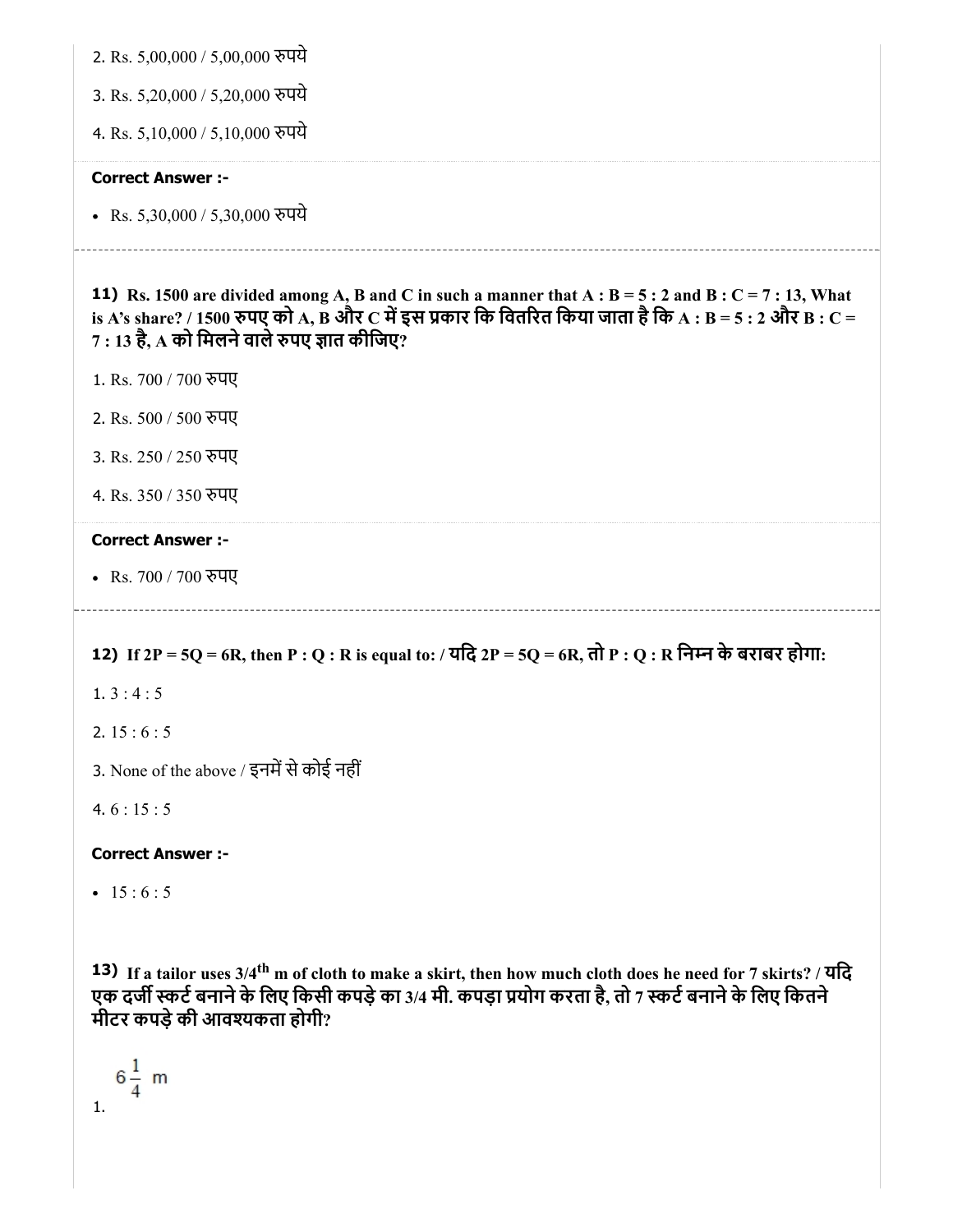$5\frac{1}{4}$  m 2.  $7\frac{1}{4}$  m 3.  $8\frac{1}{4}$  m 4. Correct Answer :-  $5\frac{1}{4}$  m 14) If you drive at 60 kmph for 3 hours and 50 mins, then how far will you go? / यिद आप 60 िकमी/घंटे की गति से 3 घंटे और 50 मिनट तक ड्राइविंग करते हैं। तो आपने कितनी दूरी तय की? 1. 230 km / 230 िकमी. 2. 210 km / 210 िकमी. 3. 250 km / 250 िकमी. 4. 240 km / 240 िकमी Correct Answer :- 230 km / 230 िकमी. 15) A carpenter needs 1,500 boards to build a house. Each board must be 3 feet long and 2 feet wide. The boards available in the market are 17 feet long and 2 feet wide. How many boards must the carpenter buy and cut to get the 1,500 he needs? / एक बढ़ई को घर बनानेके िलए 1,500 बोड्स की क्ता करनाएँ कहा कि बोड़ी की लाई 3 फिट और चौड़ाई 2 फिट है। बाज़ार में उपलब्ध बोर्ड 17 फीट लम्बे और 2 फिट चौड़े हैं। 1,500 बोर्ड्स बनाने के लिए उसे ऐसे कितने बोर्ड्स की जरूरत होगी? 1. 42 2. 500 3. 125 4. 300 Correct Answer :- • 300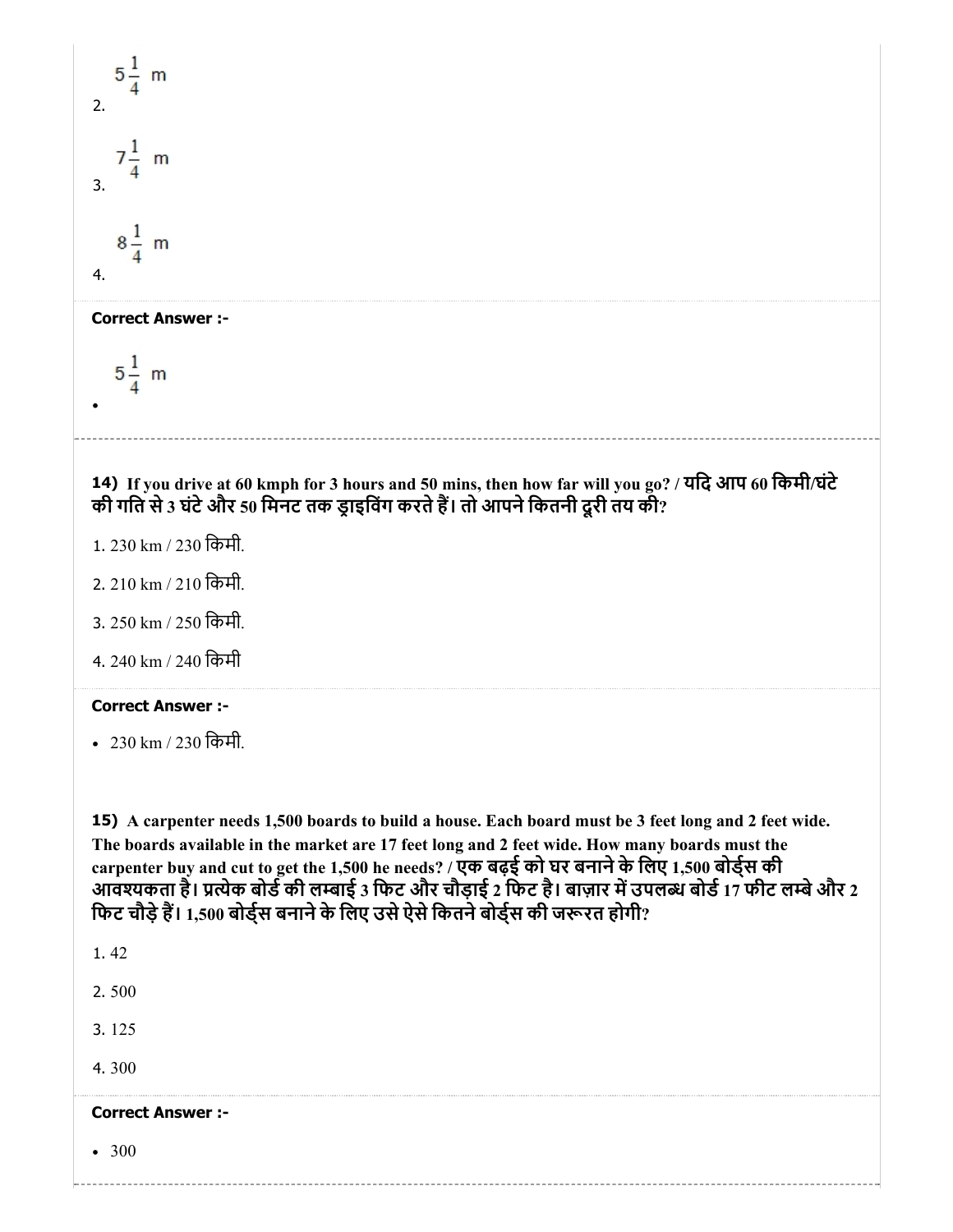16) A and B can do a piece of work in 8 days; B and C can do the same in 12 days; and A and C can do the same in 8 days. If A, B and C work together, how many days will they take to complete the work? / A और B किसी काम को 8 दिन में करते हैं, B और C उसी काम को 12 दिन में करते हैं और A और C उसी काम को 8 दिन में करते हैं। यदि वे तीनों एक साथ काम करें तो काम कितने दिन में पूरा हो जाएगा?

- 1. 6 days / 6 िदन
- 2. 4 days / 4 िदन
- 3. 8 days / 8 िदन
- 4. 3 days / 3 िदन

#### Correct Answer :-

6 days / 6 िदन

## 17) The square of 98 is: / 98 का वगिनन है:

- 1. 9,603
- 2. 9,601
- 3. 9,604
- 4. 9,000

#### Correct Answer :-

 $-9,604$ 

18) The average age of 43 students in a class is 16. If the teacher's age is added, then the average age increases by 3 months. What is the age of the teacher? / 43 बच्चों की एक कक्षा के बच्चों की आयु का औसत 16 है। यदि शिक्षक की भी आयु इसमें मिला दी जाए तो औसत 3 महीने बढ़ जाता है। शिक्षक की आयु कितनी है?

- 1. 27 years / 27 वष
- 2. 30 years / 30 वष
- 3. 25 years / 25वष
- 4. 33 years / 33 वष

## Correct Answer :-

27 years / 27 वष

19) The average age of a family of five was 32. It fell to 18 when the grandmother died. How old was she? / एक परवार के 5 लोगोंकी आयुका औसत 32 था। दादी की मृयुके बाद यह 18 हो जाता है, उनकी आयु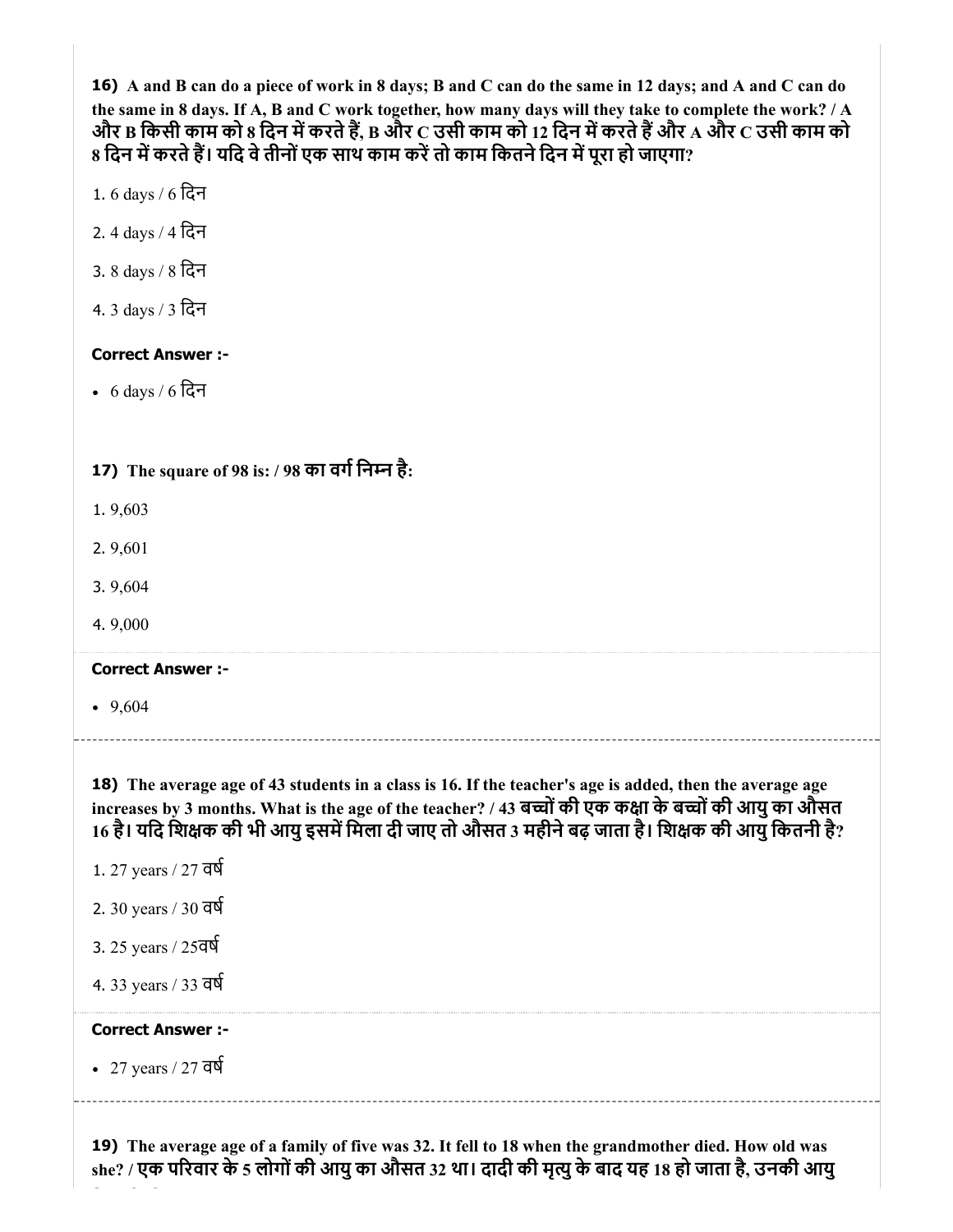| कितनी थी?                                                                                                                                                                                                                                                                                                                                                                   |
|-----------------------------------------------------------------------------------------------------------------------------------------------------------------------------------------------------------------------------------------------------------------------------------------------------------------------------------------------------------------------------|
| 1.98                                                                                                                                                                                                                                                                                                                                                                        |
| 2.102                                                                                                                                                                                                                                                                                                                                                                       |
| 3.88                                                                                                                                                                                                                                                                                                                                                                        |
| 4.72                                                                                                                                                                                                                                                                                                                                                                        |
| <b>Correct Answer :-</b>                                                                                                                                                                                                                                                                                                                                                    |
| • 88                                                                                                                                                                                                                                                                                                                                                                        |
|                                                                                                                                                                                                                                                                                                                                                                             |
| 20) The average age of a 20-member team, three years ago was 17. Even after a player joined the team,<br>the average age of its team members remains the same till date. What is the age of the newly joined<br>player? / 20 सदस्यों की टीम की औसत आयु तीन साल पहले 17 थी। 1 अन्य सदस्य के जुड़ने के बावजूद आज<br>तक उनकी आयु का औसत वही है। नए जुडे सदस्य की आयु कितनी है? |
| 1.4                                                                                                                                                                                                                                                                                                                                                                         |
| 2.2                                                                                                                                                                                                                                                                                                                                                                         |
| 3.1                                                                                                                                                                                                                                                                                                                                                                         |
| 4.3                                                                                                                                                                                                                                                                                                                                                                         |
| <b>Correct Answer :-</b>                                                                                                                                                                                                                                                                                                                                                    |
| -2                                                                                                                                                                                                                                                                                                                                                                          |
|                                                                                                                                                                                                                                                                                                                                                                             |
| 21) The average of 8 numbers is 25. If each number is increased by 15 %, then the new average of the<br>numbers is: / 8 संख्याओं का औसत 25 है। यदि प्रत्येक अंक 15% बढ़ा दिया जाए, तो इन संख्याओं का नया<br>औसत क्या होगा?                                                                                                                                                  |
| 1.30.45                                                                                                                                                                                                                                                                                                                                                                     |
| 2.35.67                                                                                                                                                                                                                                                                                                                                                                     |
| 3.28.75                                                                                                                                                                                                                                                                                                                                                                     |
| 4.20.45                                                                                                                                                                                                                                                                                                                                                                     |
| <b>Correct Answer :-</b>                                                                                                                                                                                                                                                                                                                                                    |
| $-28.75$                                                                                                                                                                                                                                                                                                                                                                    |
|                                                                                                                                                                                                                                                                                                                                                                             |
| 22) The average of four consecutive even numbers is 54. The largest of these number is: / चार क्रमिक सम<br>संख्याओं का औसत 54 है। इनमें से सबसे बड़ी संख्या निम्न है:                                                                                                                                                                                                       |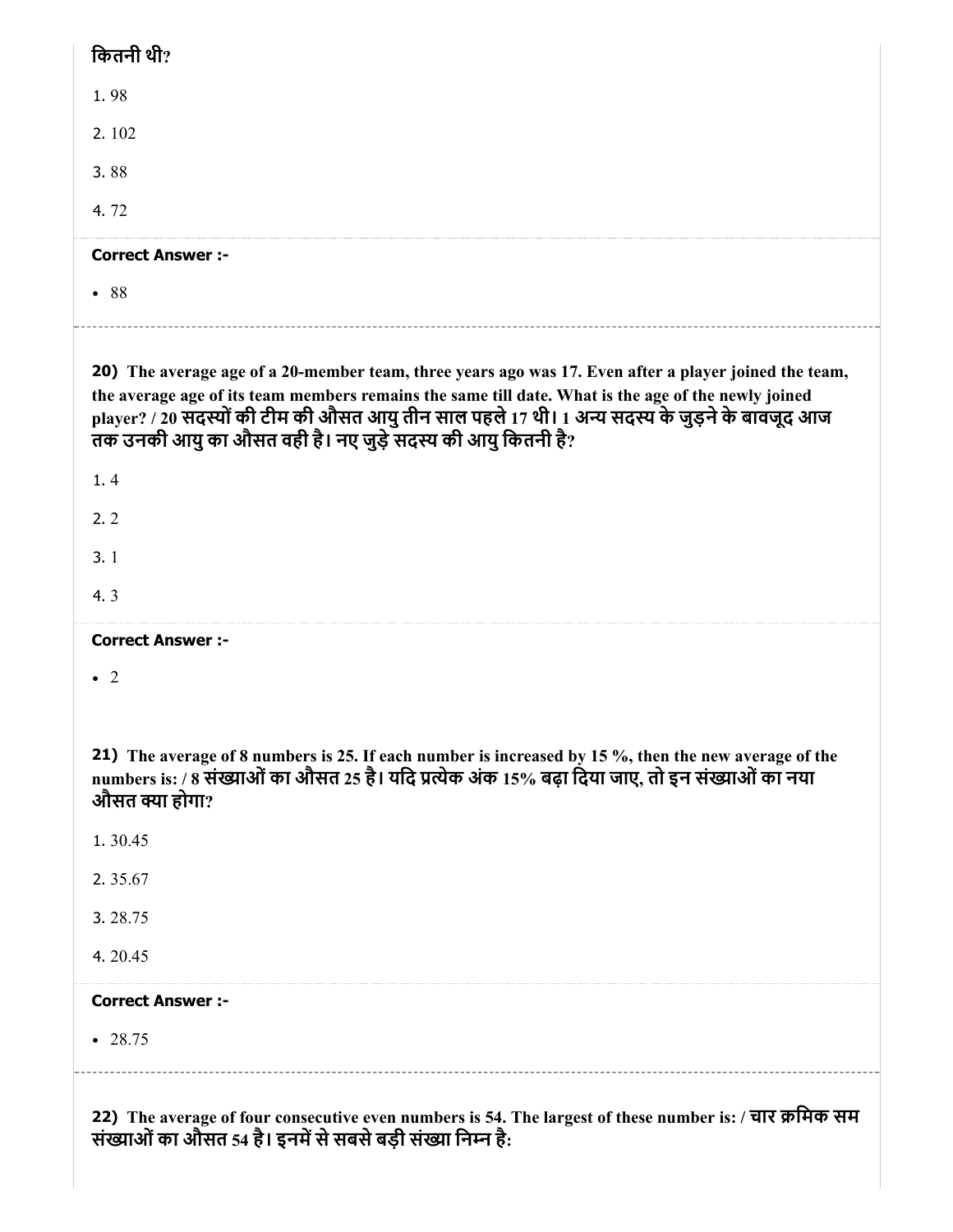| 1.47                                                                                                                                                                                                                                                                                                                                                                                     |
|------------------------------------------------------------------------------------------------------------------------------------------------------------------------------------------------------------------------------------------------------------------------------------------------------------------------------------------------------------------------------------------|
| 2.77                                                                                                                                                                                                                                                                                                                                                                                     |
| 3.67                                                                                                                                                                                                                                                                                                                                                                                     |
| 4.57                                                                                                                                                                                                                                                                                                                                                                                     |
| <b>Correct Answer:-</b>                                                                                                                                                                                                                                                                                                                                                                  |
| • 57                                                                                                                                                                                                                                                                                                                                                                                     |
| 23) The average weight of 10 students is increased by half a kg when one of the students weighing 50 kg<br>is replaced by a new student. Find the weight of the new student. / 10 विद्यार्थियों का औसत भार आधा किग्रा<br>तक बढ़ जाता है जब उसमें 50 किग्रा. भार वाले एक विद्यार्थी के स्थान पर एक नया विद्यार्थी आ जाता है। नए<br>विद्यार्थी का भार ज्ञात कीजिए।<br>1. 60 kg / 60 किग्रा |
| 2.40 kg / 40 किग्रा                                                                                                                                                                                                                                                                                                                                                                      |

- 3. 45 kg / 45 िका
- 4. 55 kg / 55 िका

## Correct Answer :-

55 kg / 55 िका

24) 75 % of 300 - 60 % of 250 = ? / 300 का 75 % – 250 का 60 % = ?

1. 100

2. 80

3. 75

4. 60

#### Correct Answer :-

• 75

25) Find the average. / औसत िनकािलये।

19, 16, 13, 10,7, & 1

1. 11

2. 13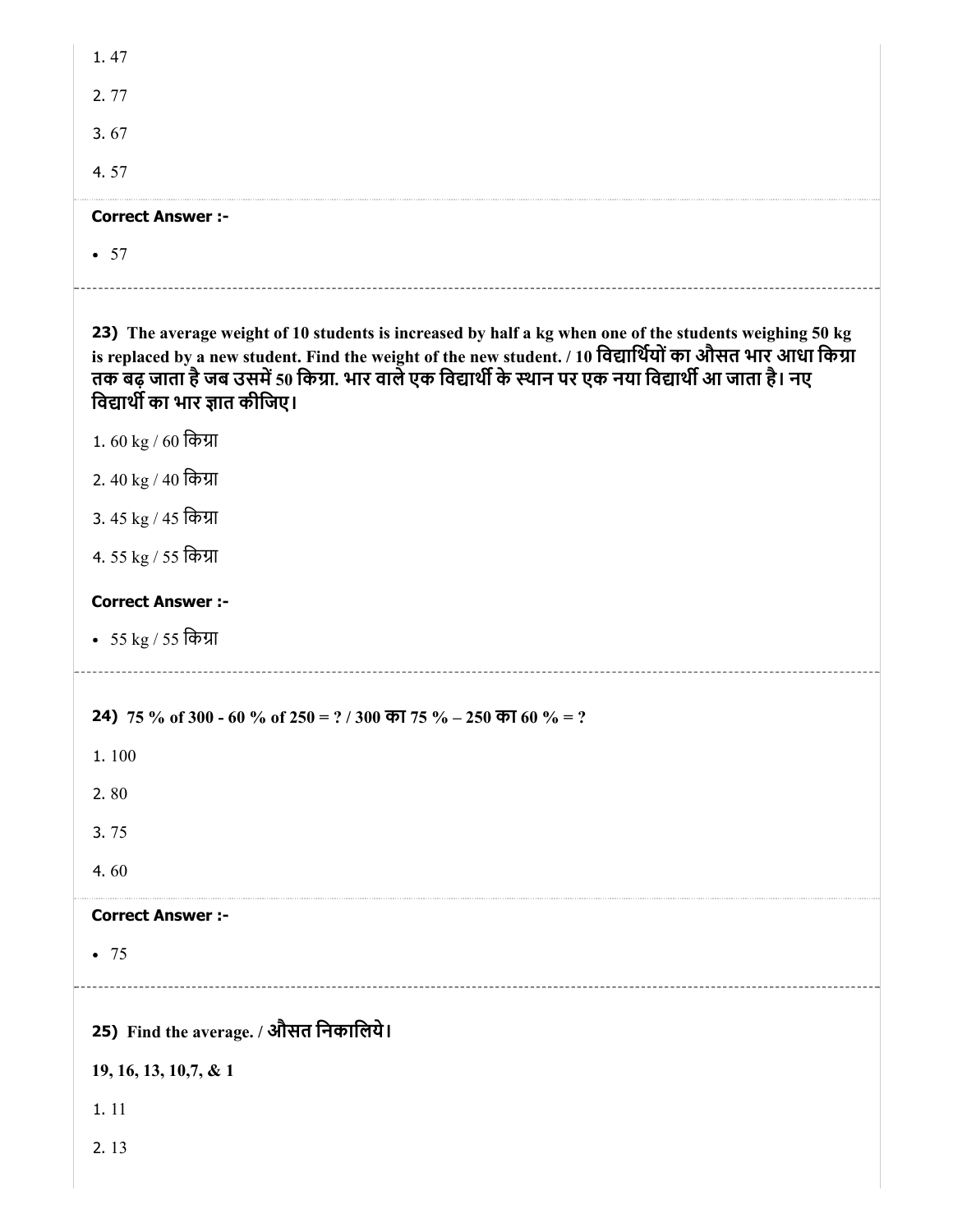```
3. 14
```
4. 9

### Correct Answer :-

 $-11$ 

26) A train passes a platform in 36 sec and a man standing on the platform in 20 sec. If the speed of the train is 63 kmph, what is the length of the platform? / 63 िकमी/घंटेकी चाल सेचल रही एक टेन, एक े प्लेटफ़ॉर्म को 36 से. और उस पर खड़े एक आदमी को 20 से. में पार करती है। प्लेटफ़ॉर्म की लम्बाई कितनी है?

- 1. 260 metres / 260 मीटर
- 2. 240 metres / 240 मीटर
- 3. 280 metres / 280 मीटर
- 4. 300 metres / 300 मीटर

#### Correct Answer :-

280 metres / 280 मीटर

27) A train passes two cars moving in the same direction at 45 km/h and 50 km/h in 36 sec and 54 sec, respectively. What is the length of the train? / एक ही दिशा में क्रमशः 45 किमी/घंटा और 50 किमी/घं की चाल से जा रही दो कारों को, एक ट्रेन 36 से. और 54 से. में पार करती है। ट्रेन की लम्बाई कितनी है?

- 1. 160 m /160 मी.
- 2. 100 m / 100 मी.
- 3. 150 m / 150 मी.
- 4. 120 m / 120 मी.

#### Correct Answer :-

•  $150 \text{ m} / 150 \text{ H}$ .

28) Cost of 1 m cloth is Rs. 120. A shirt requires 1.3 m cloth. The stitching charges per shirt are Rs. 35. What will be the total cost of 5 shirts? / एक मी. कपड़े की कीमत 120 रुपये है। एक शर्ट के लिए 1.3 मी.कपड़ा चाहिए। प्रति शर्ट की सिलाई 35 रुपये है। 5 शर्ट का मूल्य क्या होगा?

1. Rs. 925 / 925 पये

- 2. Rs. 955 / 955 पये
- 3. Rs. 975 / 975 पये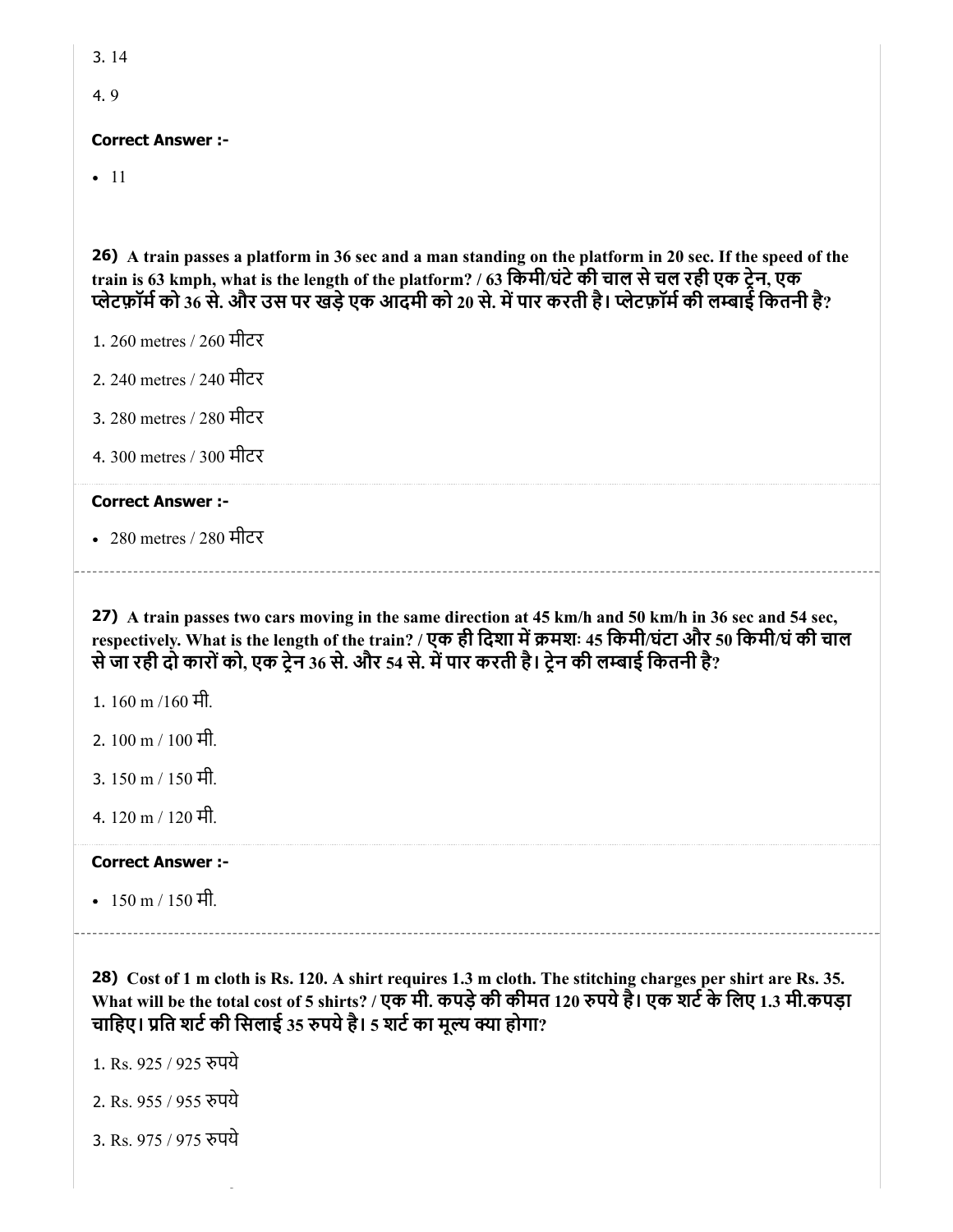4. Rs. 995 / 995 पये

#### Correct Answer :-

• Rs. 955 / 955 रुपये

29) Which one of the following four addresses is NOT EXACTLY same as the one given below? / निम्न दिये गये चार पतों में से नीचे दिये गये पते के ठीक समान कौन सा एक नहीं है?

Alija Alexander

Rua Ernesto Zanrosso, 2794,

Bairro Santa Catarina

CEP: 95030-310, Brazil

(i) Alija Alexander

Rua Ernesto Zanrosso, 2794,

Bairoo Santa Catarina

CEP: 95030-310, Brazil

(ii) Alija Alexander

Rua Ernesto Zanrosso, 2794,

Bairro Santa Catarina

CEP: 95030-310, Brazil

(iii) Alija Alexander

Rua Ernesto Zanrosso, 2794,

Bairro Santa Catarina

CEP: 95030-310, Brazil

(iv) Alija Alexander

Rua Ernesto Zanrosso, 2794,

Bairro Santa Catarina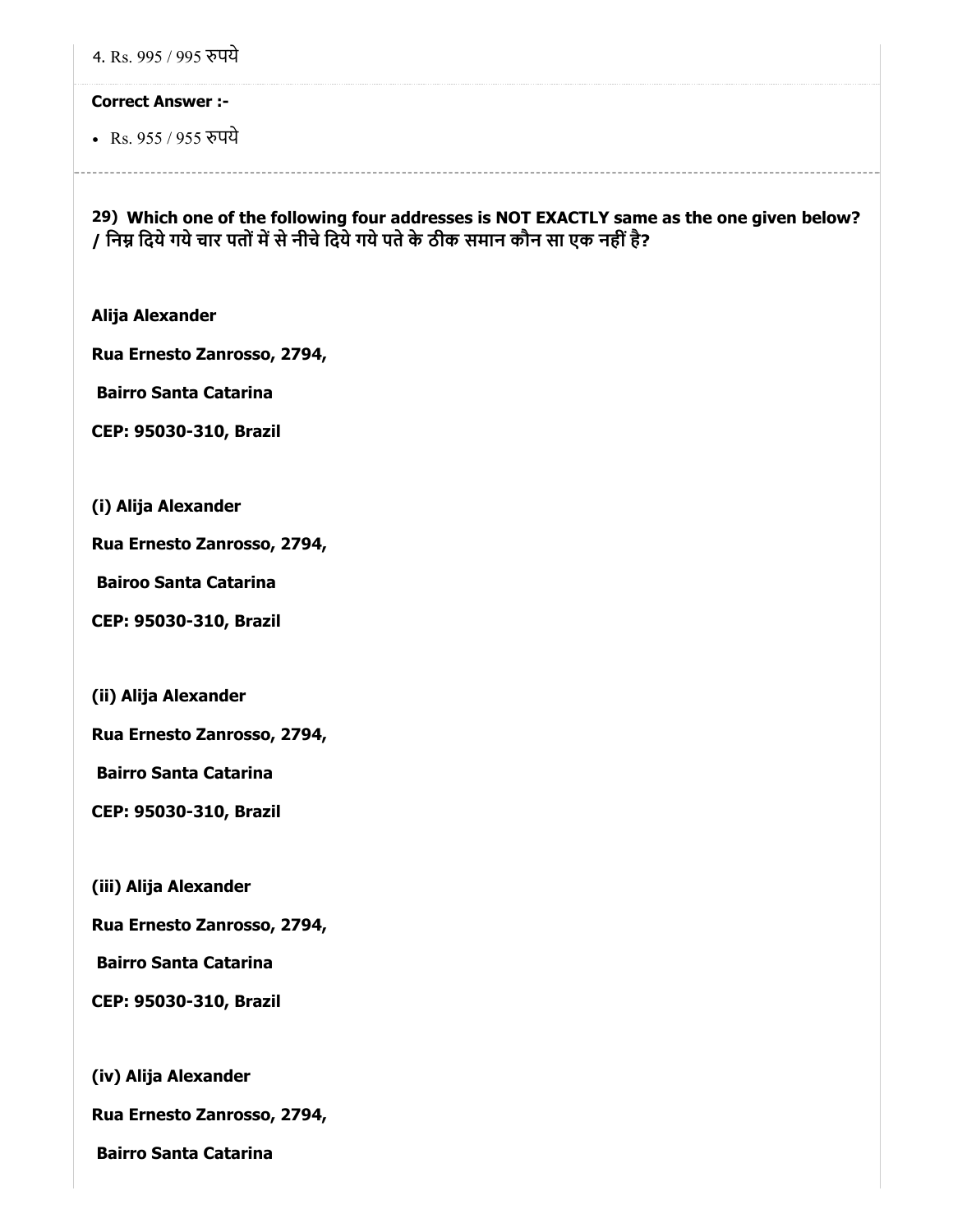| CEP: 95030-310, Brazil                                                                                                                                                                                   |
|----------------------------------------------------------------------------------------------------------------------------------------------------------------------------------------------------------|
| 1.iii                                                                                                                                                                                                    |
| $2.$ iv                                                                                                                                                                                                  |
| 3. ii                                                                                                                                                                                                    |
| 4. i                                                                                                                                                                                                     |
| <b>Correct Answer :-</b>                                                                                                                                                                                 |
| $\bullet$ i                                                                                                                                                                                              |
| 30) The series given below contains a sequence of alphabets and numbers. Identify the incorrect<br>combination: / नीचे दी गई श्रृंखला में, अक्षरों और संख्याओं का एक क्रम निहित हैं। गलत संयोजन पहचानिए: |
| i. teye3341eyte                                                                                                                                                                                          |
| ii. teye3341eyte                                                                                                                                                                                         |
| iii. teye3841eyte                                                                                                                                                                                        |
| iv. teye3341eyte                                                                                                                                                                                         |
| 1.iii                                                                                                                                                                                                    |
| $2.$ iv                                                                                                                                                                                                  |
| 3. ii                                                                                                                                                                                                    |
| 4. i                                                                                                                                                                                                     |
| <b>Correct Answer :-</b>                                                                                                                                                                                 |
| $\bullet$ iii                                                                                                                                                                                            |
| Topic:- Science and Simple Arithmetic                                                                                                                                                                    |
| 1)                                                                                                                                                                                                       |

In the adjoining figure, 'O' is the centre of the circle and if  $\angle ABC = 50^{\circ}$ , then  $\angle AOC =$ \_\_\_\_\_. संलग्न चित्र में, वृत्त का केंद्र 'O' है। यदि ∠ABC = 50°, तब ∠AOC =\_\_\_\_\_।



1. 25°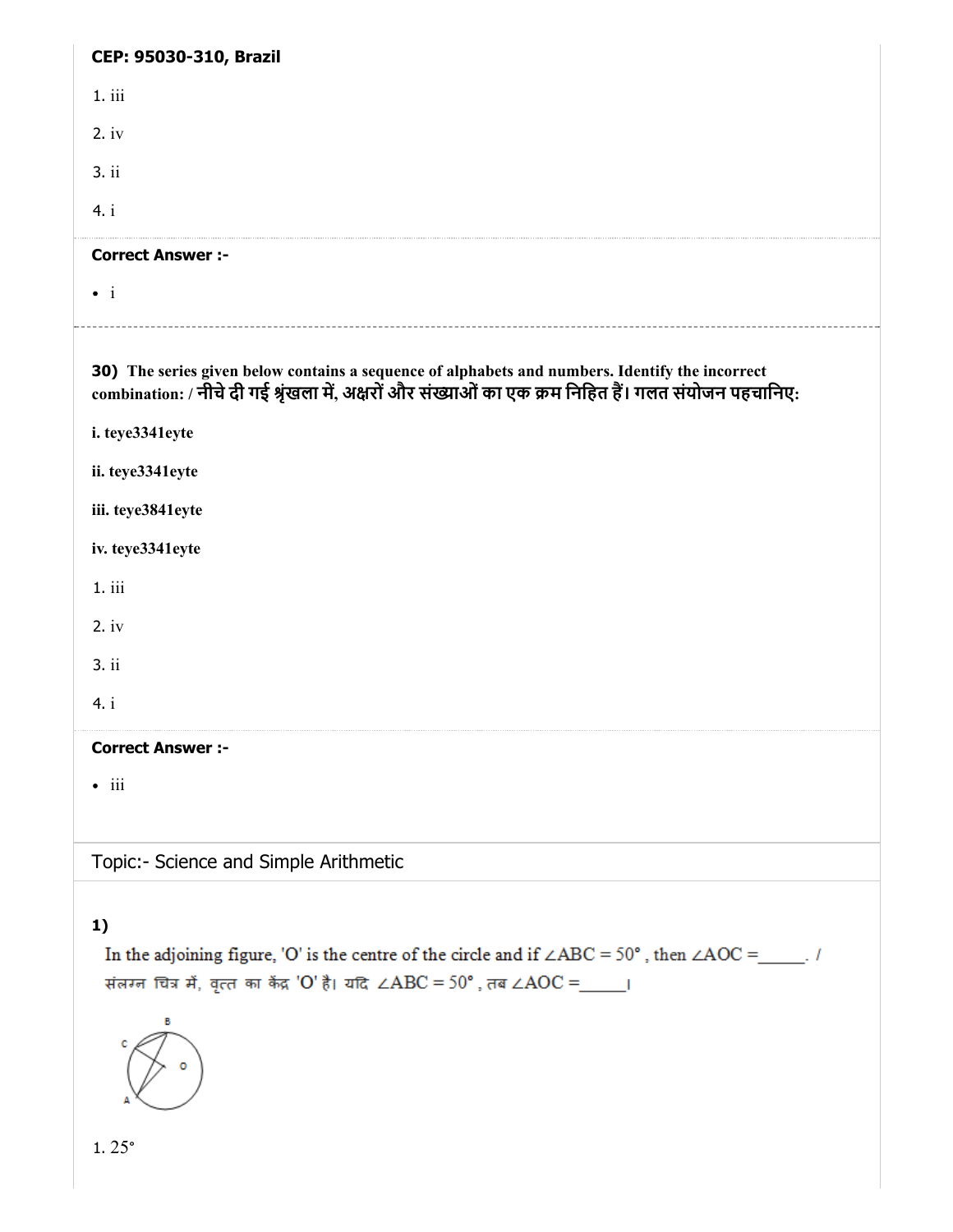| 2.50 $^{\circ}$                                                                                                                                                                                                                                                             |
|-----------------------------------------------------------------------------------------------------------------------------------------------------------------------------------------------------------------------------------------------------------------------------|
| 3.100 $^{\circ}$                                                                                                                                                                                                                                                            |
| 4.75 $^{\circ}$                                                                                                                                                                                                                                                             |
| <b>Correct Answer :-</b>                                                                                                                                                                                                                                                    |
| $\bullet$ 100 $\degree$                                                                                                                                                                                                                                                     |
| 2)<br>Find X so that $(\frac{3}{4})^{-6}$ X $(\frac{3}{4})^{-4}$ = $(\frac{3}{4})^{2x}$ . $\pm (\frac{3}{4})^{-6}$ X $(\frac{3}{4})^{-4}$ = $(\frac{3}{4})^{2x}$ # X का मान जात करें।                                                                                       |
| 1.5                                                                                                                                                                                                                                                                         |
| 2.12                                                                                                                                                                                                                                                                        |
| $3. -12$                                                                                                                                                                                                                                                                    |
| $4. -5$                                                                                                                                                                                                                                                                     |
| <b>Correct Answer :-</b>                                                                                                                                                                                                                                                    |
| $\bullet$ -5                                                                                                                                                                                                                                                                |
| 3)<br>In the adjoining figure, if $l$    m and t is the transversal, then x = _____. / संलग्न चित्र में, यदि $l$    m तथा<br>t एक तिर्यक रेखा है, तब x = ___।<br>$\mathbf{r}$<br>$\frac{7}{5}X-1$<br>m.<br>$4X + 20$<br>1.15°<br>2.19°<br>$3.20^{\circ}$<br>4. $21^{\circ}$ |
| <b>Correct Answer :-</b>                                                                                                                                                                                                                                                    |
| $\bullet$ 21°                                                                                                                                                                                                                                                               |
| 4) Which of the following is a liquid waste product? / निम्नलिखित में से कौन सा एक तरल अपशिष्ट उत्पाद<br>है?                                                                                                                                                                |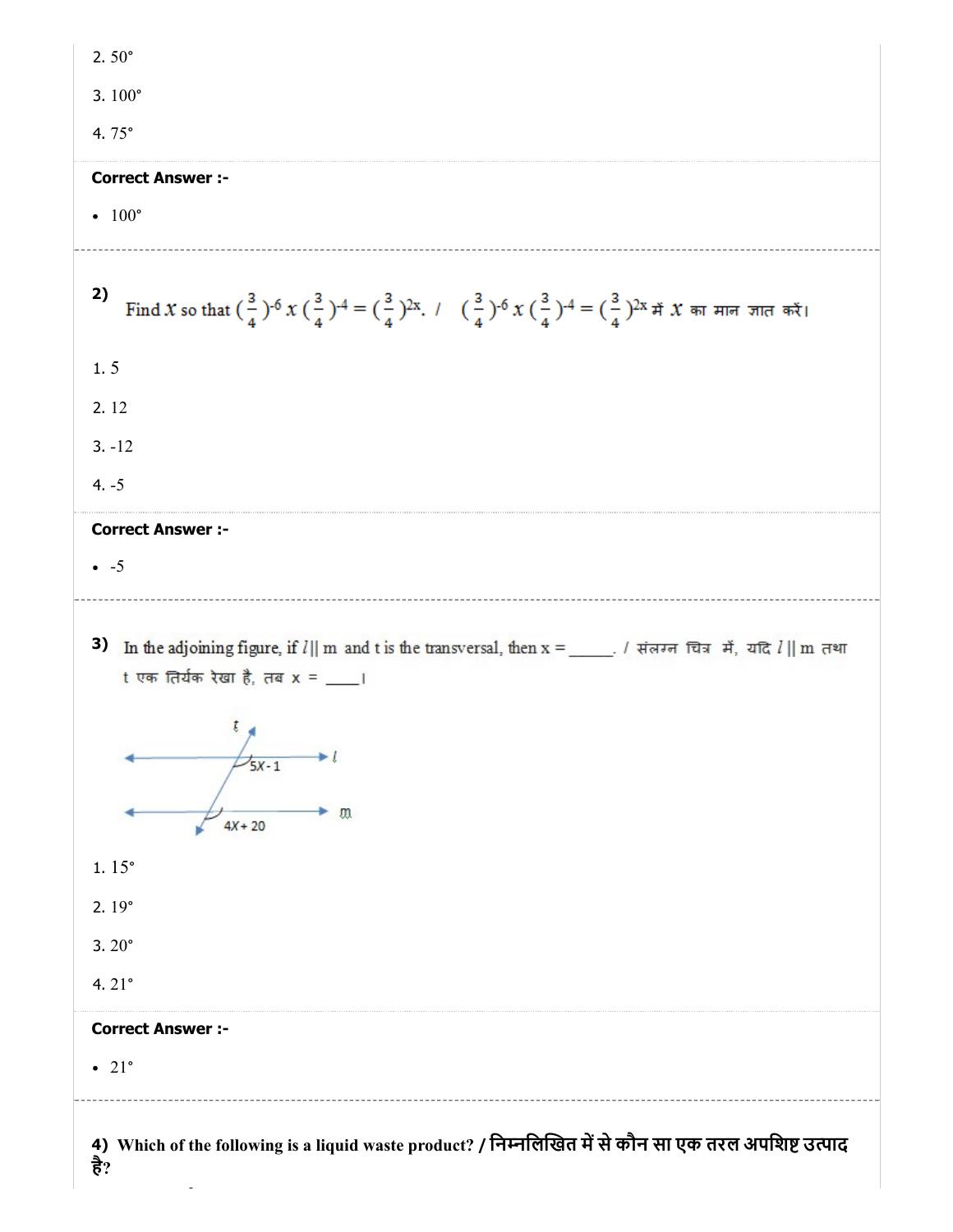| 1. Slurry / कर्दम                                                                                                                                                                                                                                                                                          |
|------------------------------------------------------------------------------------------------------------------------------------------------------------------------------------------------------------------------------------------------------------------------------------------------------------|
| 2. Sewage / वाहितमल                                                                                                                                                                                                                                                                                        |
| 3. Biogas / जैव गैस                                                                                                                                                                                                                                                                                        |
| 4. Sludge / आपंक                                                                                                                                                                                                                                                                                           |
| <b>Correct Answer :-</b>                                                                                                                                                                                                                                                                                   |
| • Sewage / वाहितमल                                                                                                                                                                                                                                                                                         |
| <b>5)</b> ABCD is a rhombus with $\angle BAD = 64^0$ . If AC and BD meet at O, then $\angle BDC =$ $\angle ABCD \overline{\varphi}$<br>समचतुर्भुज है, जिसमें $\angle$ BAD = 64 $^0$ है। यदि AC एवं BD बिंदु O पर मिलते हैं, तब $\angle$ BDC = $^-$ ।                                                       |
| $1.46^{\circ}$                                                                                                                                                                                                                                                                                             |
| $2.44^{\circ}$                                                                                                                                                                                                                                                                                             |
| $3.54^{\circ}$                                                                                                                                                                                                                                                                                             |
| 4.58 $^{\circ}$                                                                                                                                                                                                                                                                                            |
| <b>Correct Answer :-</b>                                                                                                                                                                                                                                                                                   |
|                                                                                                                                                                                                                                                                                                            |
| •58°                                                                                                                                                                                                                                                                                                       |
| 6) A point where the magnetic field due to a magnet is completely neutralized by the magnetic field due<br>to another magnet is called a________. / वह बिंदु जहां एक चुम्बक के कारण चुम्बकीय क्षेत्र, दूसरे चुम्बक के<br>कारण चुम्बकीय क्षेत्र के द्वारा पूर्ण रूप से उदासीन हो जाता है, ______ कहलाता है। |
| 1. null point / शून्य विक्षेप स्थिति                                                                                                                                                                                                                                                                       |
| 2. negative point / ऋणात्मक बिंदु                                                                                                                                                                                                                                                                          |
| 3. positive point / धनात्मक बिंदु                                                                                                                                                                                                                                                                          |
| 4. mid point / मध्यवर्ती बिंद्                                                                                                                                                                                                                                                                             |
| <b>Correct Answer :-</b>                                                                                                                                                                                                                                                                                   |
| • null point / शून्य विक्षेप स्थिति                                                                                                                                                                                                                                                                        |
|                                                                                                                                                                                                                                                                                                            |
| 7) Menopause occurs at the age of: / रजोनिवृत्ति इस आयु में शुरू होती है:                                                                                                                                                                                                                                  |
| 1. 11 – 13 years / 11 – 13 वर्ष                                                                                                                                                                                                                                                                            |
| 2. 45 – 55 years / 45 – 55 वर्ष                                                                                                                                                                                                                                                                            |
| 3. 15 – 50 years / 15 – 50 वर्ष                                                                                                                                                                                                                                                                            |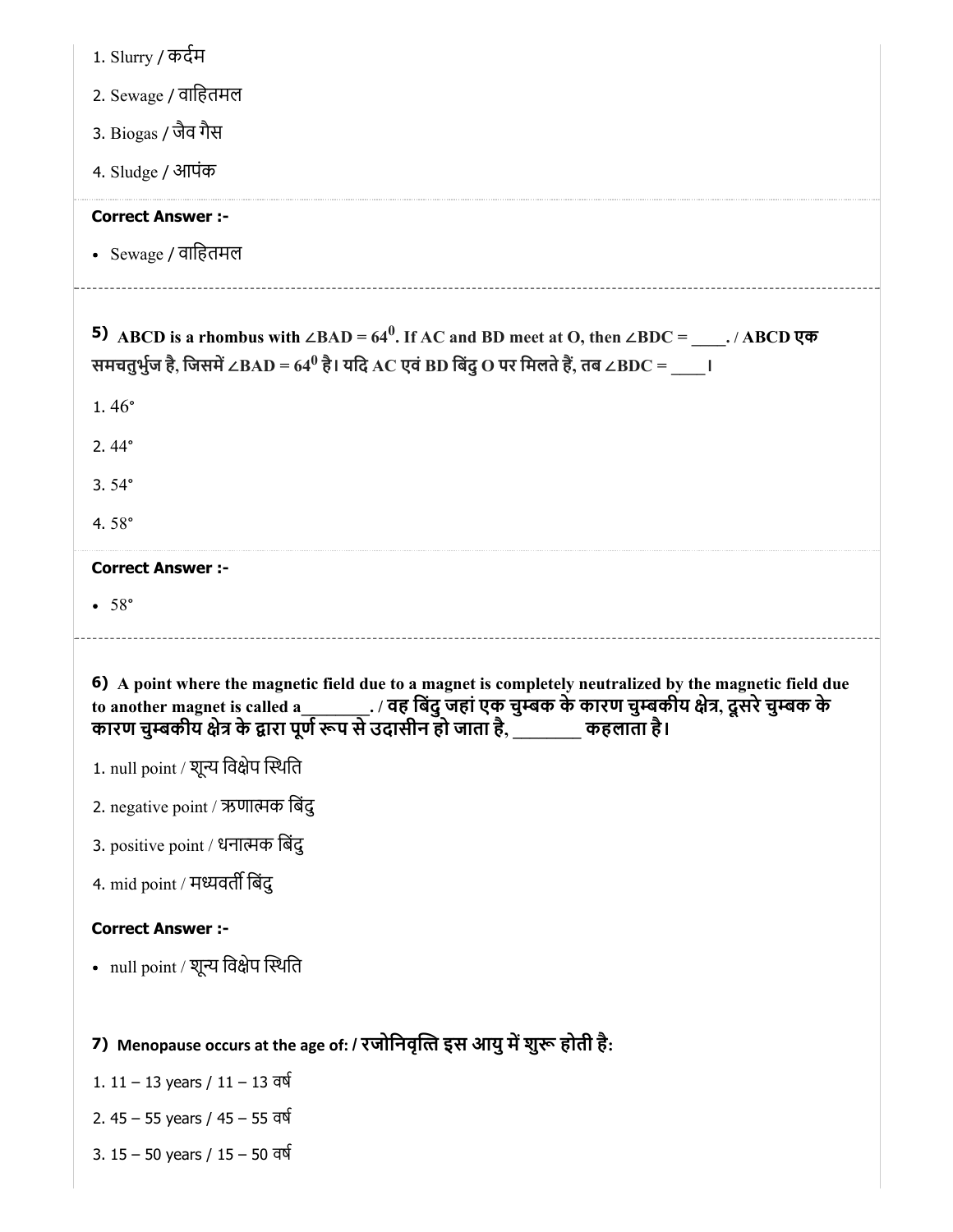4. 70 – 75 years / 70 – 75 वष

#### Correct Answer :-

45 – 55 years / 45 – 55 वष

8) Sajan's platelet count reduced drastically due to infectious fever. It will prevent his blood from: / साजन की बिंबाणु संख्या, संक्रमित ज्वर के कारण तेजी से घट रही है। यह उसके रक्त को रोक देगा:

- 1. Bleeding / रक्त बहने से
- 2. O<sub>2</sub> transportation / ऑक्सीजन के परिवहन से
- 3. Clotting / थक्का जमने से
- 4. Flowing / प्रवाहित होने से

#### Correct Answer :-

• Clotting / थक्का जमने से

## 9) Which of the following helps in the repair of tissue and fills up the space inside the organ? / निम्न में से कौन ऊतक की मरम्मत में मदद करता है और अंग के अंदर की जगह को भरता है?

- 1. Adipose tissue / वसामय ऊतक
- 2. Areolar tissue / एरिओलर ऊतक
- 3. Cartilage / उपास्थि
- 4. Tendon / कं डरा

#### Correct Answer :-

• Areolar tissue / एरिओलर ऊतक

10) Which of the following groups contain only biodegradable items? / निम्न में से किस समूह में केवल जैविनननीय वतुएं होती ह।

- 1. Cake, polythene and grass / केक, पॉिलथीन तथा घास।
- 2. Grass, plastic and leather / घास, प्लास्टिक तथा चमड़ा।
- 3. Fruit peels, cake and cabbage / फलों के छिलके, केक तथा पत्तागोभी।
- 4. Grass, wood and plastic / घास, लकड़ी तथा प्लास्टिक।

#### Correct Answer :-

• Fruit peels, cake and cabbage / फलों के छिलके, केक तथा पत्तागोभी।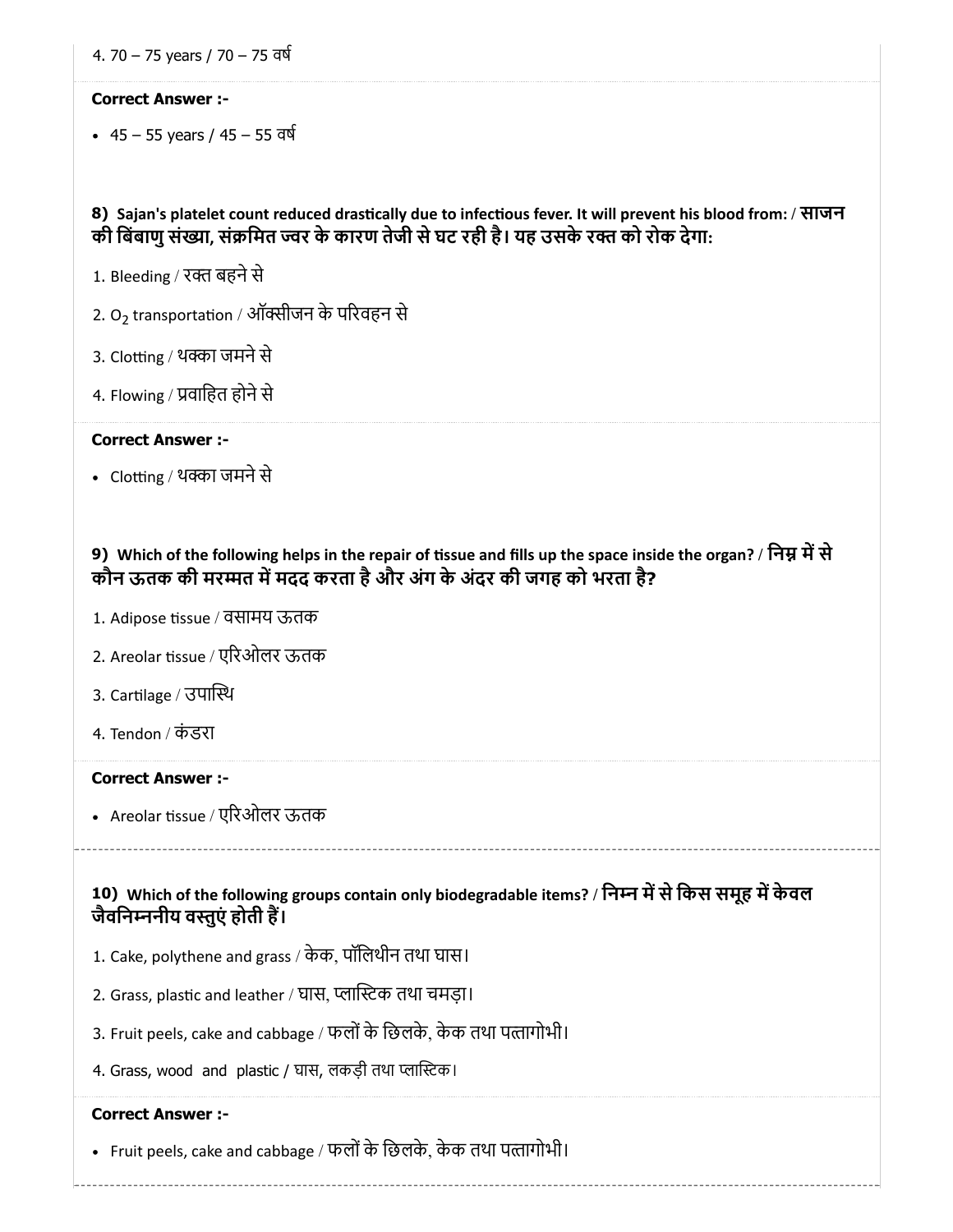## 11) What is the main symptom of Rabies? / रैबीज़ का मुख्य लक्षण क्या होता है?

- 1. Lack of appetite and stomach upset / भूख का अभाव तथा पेट खराब होना
- 2. Severe back pain and headache / गंभीर पीठ दर्द तथा सिरदर्द
- 3. High fever and shivering / उच्च ज्वर एवं कंपकंपी
- 4. Hydrophobia or fear from water / हाइडोफोिबया या पानी सेडरना

#### Correct Answer :-

• Hydrophobia or fear from water / हाइड्रोफोबिया या पानी से डरना

## 12) If you stand in front of a plane mirror, your image will be found to be: / यिद आप एक समतल दपण के सामने खड़े होते हैं, तो आपकी छवि ऐसी हो सकती है:

- 1. Small and inverted / छोटी और अधोशीष
- 2. Large and erect / िवशाल और ऊवशीष
- 3. Same size but laterally inverted / समान आकार किंतु पार्श्वत: अधोशीर्षी
- 4. Same size but inverted / समान आकार किंतु अधोशीर्षी

## Correct Answer :-

• Same size but laterally inverted / समान आकार किंतु पार्श्वत: अधोशीर्षी

## 13) Process of loss of water in form of water vapour by plants is called: / पौधों द्वारा पानी जल वाष्प के रूप में बाहर निकालने की प्रक्रिया को कहा जाता है:

- 1. Photosynthesis / प्रकाश संश्लेषण
- 2. Transportation / परिवहन
- 3. Respiration / श्वसन
- 4. Transpiration / वाष्पोत्सर्जन

## Correct Answer :-

• Transpiration / वाष्पोत्सर्जन

14) Turmeric stain in white shirt turn red when washed with soap because: / सफेद शर्ट में लगे हल्दी के दाग को जब साबुन से धोया जाता है तो वह लाल हो जाता है। क्योंकि:

1. Soap is neutral in nature / साबुन प्रकृति में उदासीन होता है।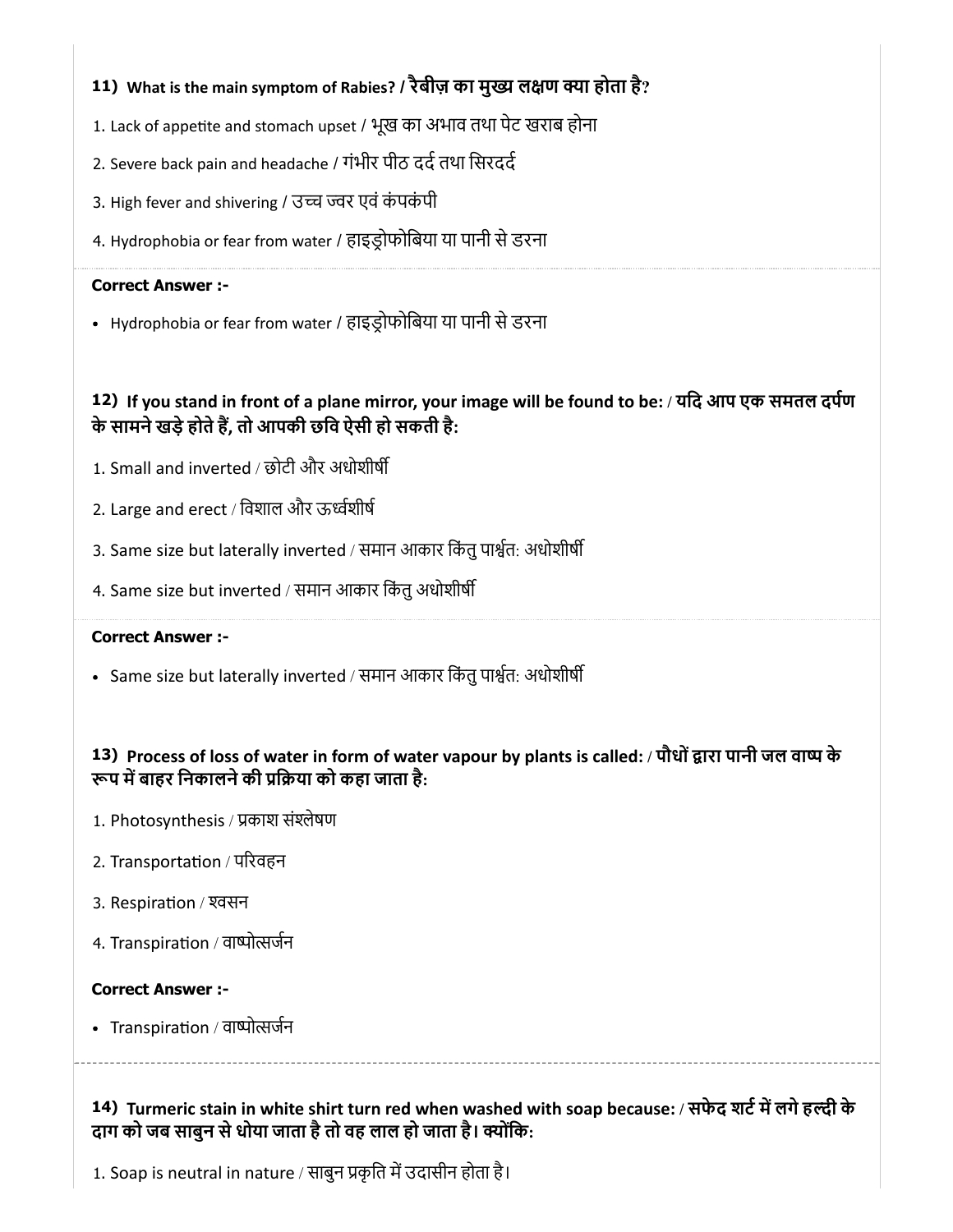| 2. Soap is acidic in nature / साबुन प्रकृति में अम्लीय होता है।                                                                                                                                                                                   |
|---------------------------------------------------------------------------------------------------------------------------------------------------------------------------------------------------------------------------------------------------|
| 3. Soap is basic in nature / साबुन प्रकृति में क्षारीय होता है।                                                                                                                                                                                   |
| 4. Turmeric is acidic in nature / हल्दी प्रकृति में अम्लीय होता है।                                                                                                                                                                               |
| <b>Correct Answer :-</b>                                                                                                                                                                                                                          |
| • Soap is basic in nature / साबुन प्रकृति में क्षारीय होता है।                                                                                                                                                                                    |
| 15) PQRS is a rectangle. Diagonals PR and SQ meet at 'O'. If OP = $5X+2$ and OS = $7X-6$ ,<br>then $X =$ ________. / PQRS एक आयत है। व्यास PR एवं SQ बिंदु 'O' पर मिलते हैं। यदि OP = 5X+ 2 एवं OS                                                |
| 1.6                                                                                                                                                                                                                                               |
| 2.5                                                                                                                                                                                                                                               |
| 3.8                                                                                                                                                                                                                                               |
| 4.4                                                                                                                                                                                                                                               |
| <b>Correct Answer :-</b>                                                                                                                                                                                                                          |
| $\overline{4}$                                                                                                                                                                                                                                    |
|                                                                                                                                                                                                                                                   |
| 16) The volume of right circular cylinder is 4620 cm <sup>3</sup> . If its height is 30 cm, then the<br>diameter of the base is: / एक लंब वृत्तीय बेलन का आयतन 4620 सेमी <sup>3</sup> है। यदि इसकी ऊँचाई 30 सेमी है,<br>तब इसके आधार का व्यास है: |
| 1. 7 cm / 7 सेमी                                                                                                                                                                                                                                  |
| 2. 12 cm / 12 सेमी                                                                                                                                                                                                                                |
| 3. 6 cm / 6 सेमी                                                                                                                                                                                                                                  |
| 4. 14 cm / 14 सेमी                                                                                                                                                                                                                                |
| <b>Correct Answer:-</b>                                                                                                                                                                                                                           |
| • 14 cm / 14 सेमी                                                                                                                                                                                                                                 |
|                                                                                                                                                                                                                                                   |
| 17) There is a big problem of waste disposal in a nuclear power plan because it is: / नाभिकीय<br>शक्ति संयंत्र में अपशिष्ट का निस्तारण एक बड़ी समस्या है, क्योंकि यह:                                                                             |
| 1. Foul smelling / दुर्गंध युक्त होता है                                                                                                                                                                                                          |
| 2. Highly inflammable / उच्च ज्वलनशील होता है                                                                                                                                                                                                     |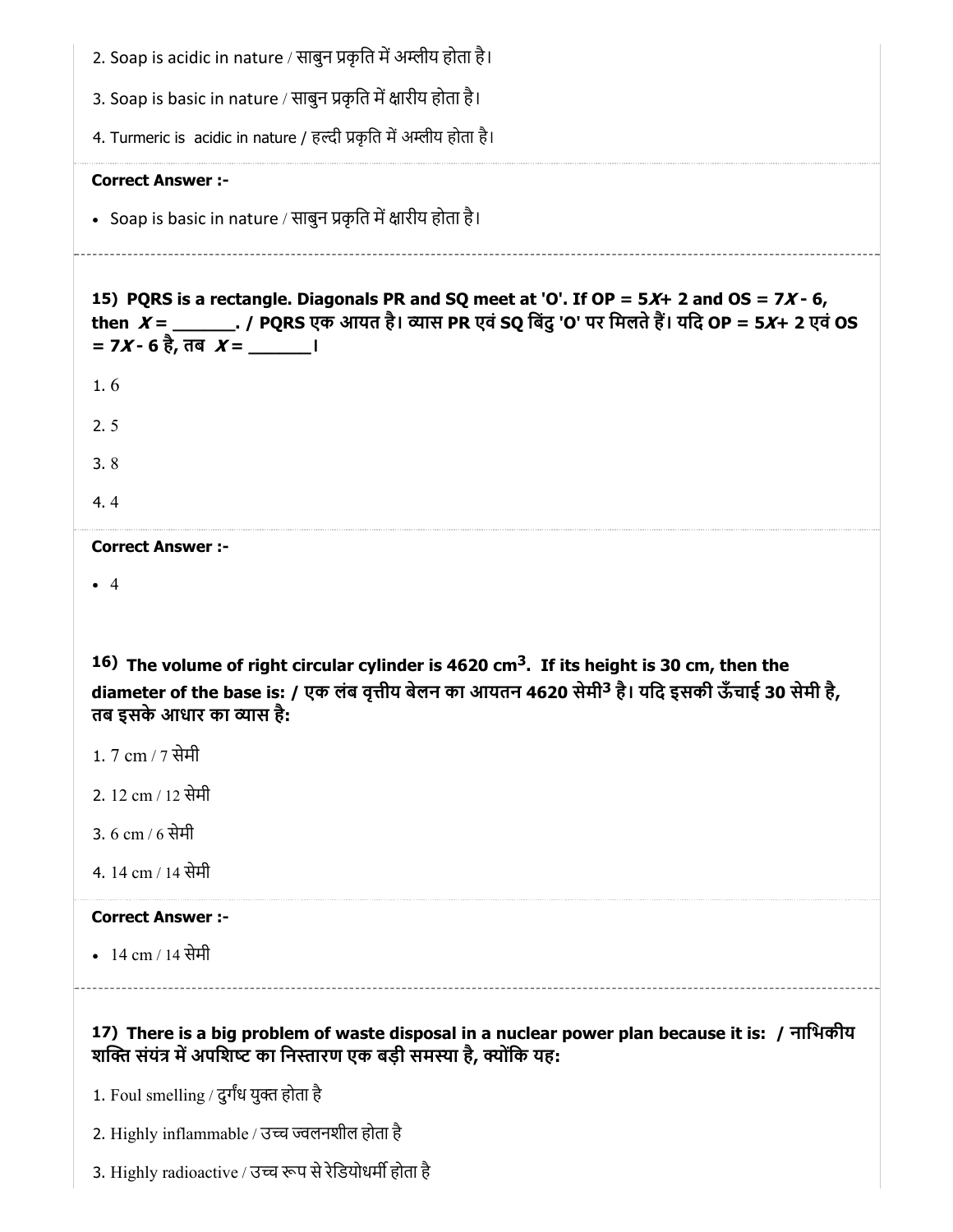4. Highly reactive / उच्च रूप से अभिक्रियाशील होता है

#### Correct Answer :-

• Highly radioactive / उच्च रूप से रेडियोधर्मी होता है

## 18) If  $x^2 + y^2 = 45$  and  $xy = 2$ , then the value of  $(x + y)$  is: / यदि  $x^2 + y^2 = 45$  एवं  $xy = 2\frac{3}{5}$ , तो  $(x + y)$  का मान है:

- $1. \pm 3$
- $2.15$
- $3.16$
- $4.17$

## Correct Answer :-

 $\pm 7$ 

## 19) The pair of warm blooded animals are: / गर्म रक्त वाले पशुओं के युग्म हैं:

- 1. Amphibians and reptiles / उभयचर और सरीसृप
- 2. Aves and mammals / एवीज और नधारी
- 3. Pisces and amphibians / मछली और उभयचर
- 4. Pisces and coelentrates / मछली और सिलेन्टेरेटा

#### Correct Answer :-

Aves and mammals / एवीज और नधारी

20) Sonu was doing an experiment in his chemistry lab. He opened the air hole of Bunsen Burner and adjusted it to get: / सोनू अपने रसायन विज्ञान प्रयोगशाला में एक प्रयोग कर रहा था। उसने बुनसेन बर्नर के वायु विवर को खोला तथा निम्न को प्राप्त करने के लिए समायोजित किया:

- 1. Yellow flame / पीली लौ
- 2. Blue flame / नीली लौ
- 3. Luminous flame / चमकदार लौ
- 4. Green flame / हरी लौ

#### Correct Answer :-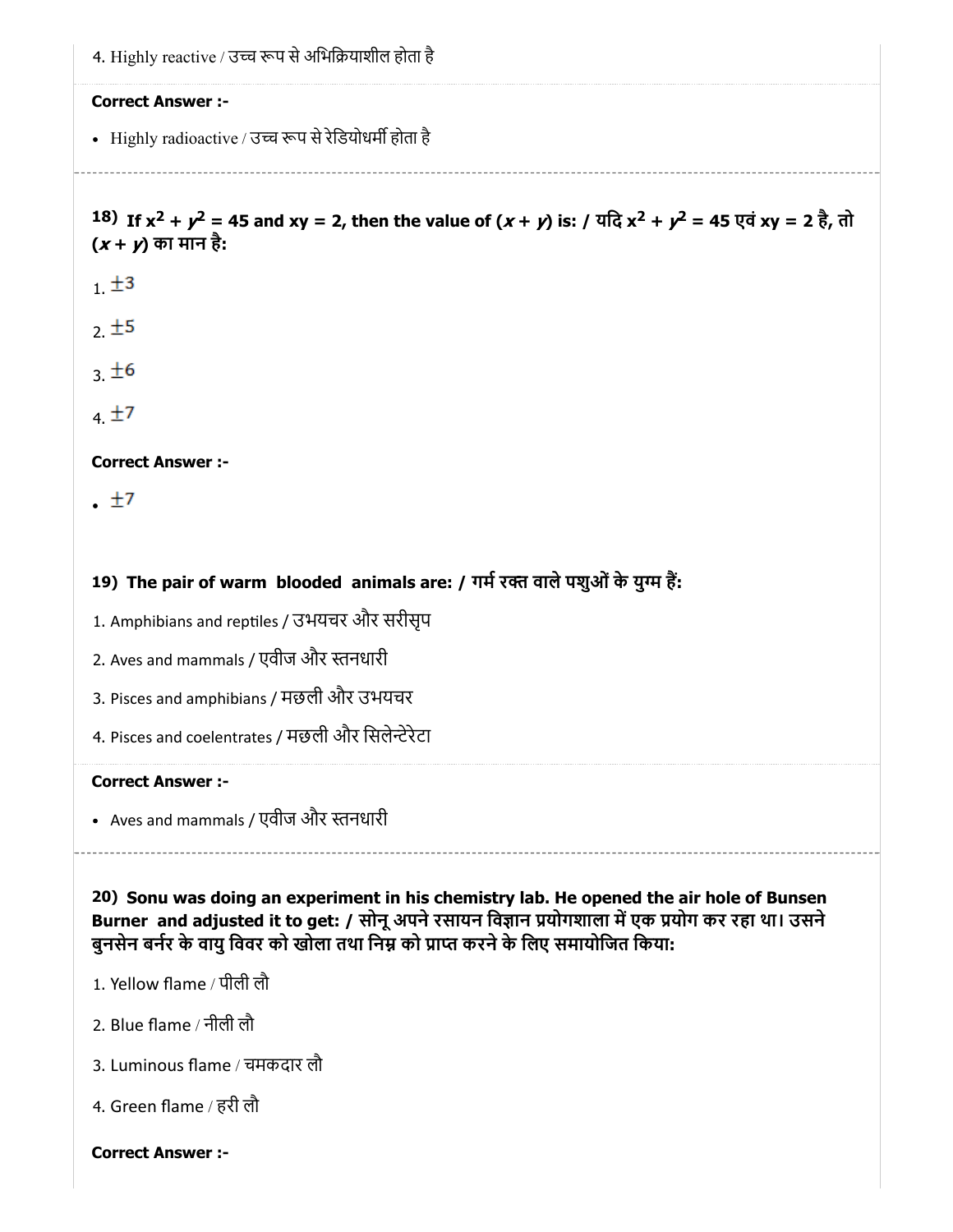21) After 9 years, I shall be 3 times as old as I was 7 years ago. My age after 9 years will be: / 7 वर्षों पूर्व, मैं जितनी उम्र का था, 9 वर्षों बाद उसका 3 गुना हो जाऊंगा। तो नौ वर्षों बाद मेरी उम्र होगी:

1. 20 years / 20 वष

2. 28 years / 28 वष

3. 24 years / 24 वष

4. 32 years / 32 वष

## Correct Answer :-

• 24 years / 24 वर्ष

<sup>22)</sup> What is the quotient obtained when  $-6x^7 + 8x^4 - 2x^2$  is divided by  $-2x^2$ ? /  $-6x^7 + 8x^4 -$ 2x<sup>2</sup> को -2x<sup>2</sup> से विभाजित करने पर प्राप्त भागफल क्या है?

1.  $-3x^5 + 4x^2 + 1$ 

2. 3 $x^5$  - 4 $x$ - 1

3.  $3x^5 - 4x^2$ 

4.  $3x^5 - 4x^2 + 1$ 

#### Correct Answer :-

 $3x^5 - 4x^2 + 1$ 

23) Marked price of a book is Rs. 225. If it is sold at a discount of 12%, then the selling price is: / एक पुस्तक का अंकित मूल्य 225 रुपए है। यदि इसे 12% के छूट पर बेचा जाता है, तो विक्रय मूल्य है:

1. 182 2. 205 3. 198 4. 196 Correct Answer :- • 198

24)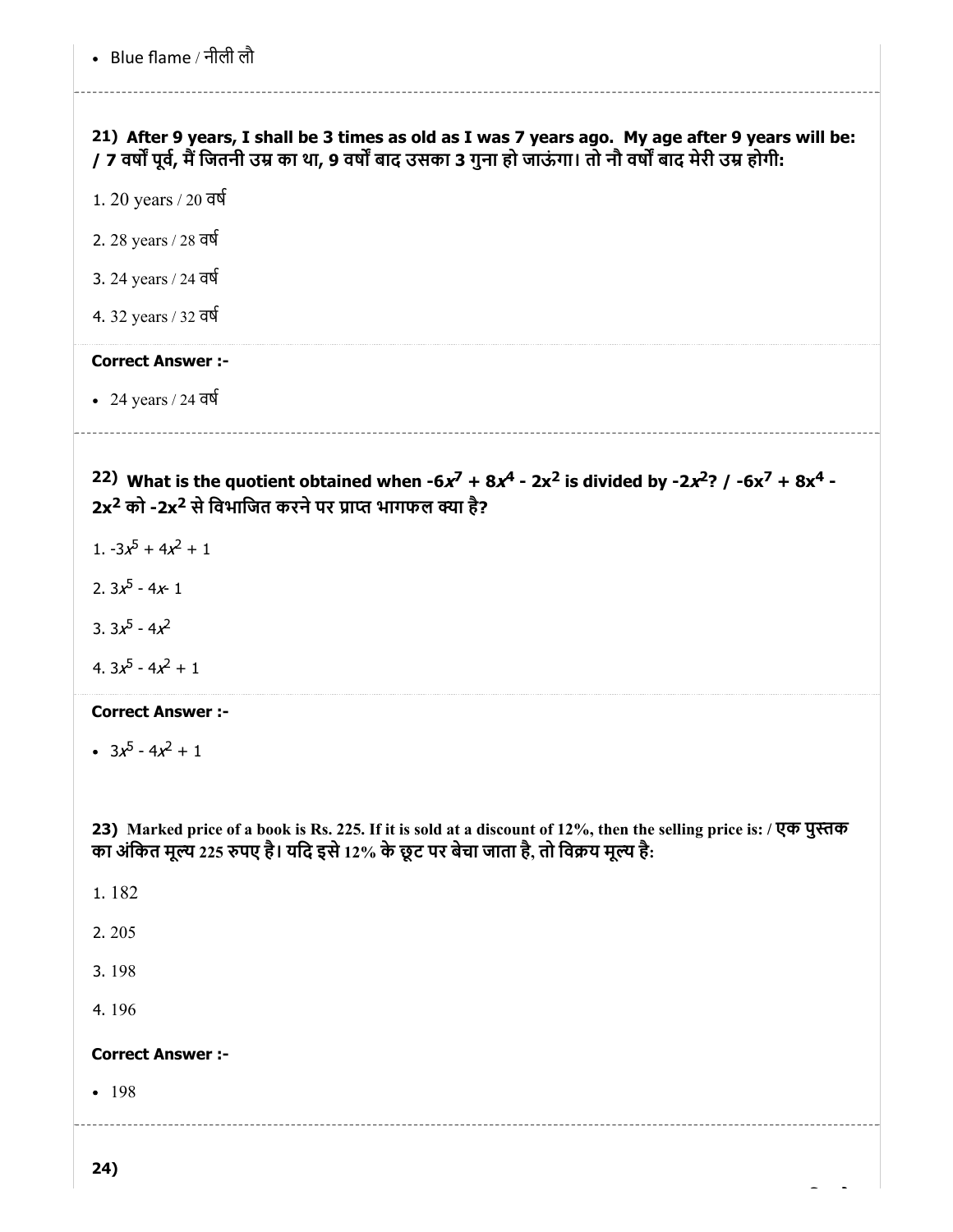| In how much time will a sum of Rs. 2000 amounts to Rs. 2662 at 10% per annum compound interest? / कितने<br>समय में प्रतिवर्ष 10% चक्रवृद्धि ब्याज की दर से 2000 रुपये की राशि 2662 रूपये हो जाएगी?              |
|-----------------------------------------------------------------------------------------------------------------------------------------------------------------------------------------------------------------|
| $1\frac{1}{2}$ years / $1\frac{1}{2}$ वर्ष                                                                                                                                                                      |
| 2 $\frac{1}{2}$ years / 2 $\frac{1}{2}$ वर्ष                                                                                                                                                                    |
| 3. 3 years / 3 वर्ष                                                                                                                                                                                             |
| 4. 2 years / 2 वर्ष                                                                                                                                                                                             |
| <b>Correct Answer :-</b>                                                                                                                                                                                        |
| • 3 years / 3 $\overline{q}$                                                                                                                                                                                    |
| 25) Which of the following is not a perfect square? / निम्नलिखित में से कौन एक संपूर्ण वर्ग नहीं है?                                                                                                            |
| 1.576                                                                                                                                                                                                           |
| 2.778                                                                                                                                                                                                           |
| 3.529                                                                                                                                                                                                           |
| 4.841                                                                                                                                                                                                           |
| <b>Correct Answer :-</b>                                                                                                                                                                                        |
| •778                                                                                                                                                                                                            |
|                                                                                                                                                                                                                 |
| 26) The smallest number by which 30375 must be divided so that the quotient has a cube root is: / वह सबसे<br>छोटी संख्या ज्ञात करें, जिससे 30375 को विभाजित किया जाना चाहिए ताकि भागफल एक घनमूल प्राप्त हो:     |
| 1.5                                                                                                                                                                                                             |
| 2.25                                                                                                                                                                                                            |
| 3.3                                                                                                                                                                                                             |
| 4.9                                                                                                                                                                                                             |
| <b>Correct Answer :-</b>                                                                                                                                                                                        |
| $\bullet$ 9                                                                                                                                                                                                     |
|                                                                                                                                                                                                                 |
| 27) The area of a parallelogram is 42 cm <sup>2</sup> and if its base is 7 cm, then its altitude is: / एक समांतर चतुर्भुज का<br>क्षेत्रफल 42 सेमी <sup>2</sup> है और यदि इसका आधार 7 सेमी है, तब इसकी ऊँचाई है: |

1.  $6 \text{ cm}$  /  $6 \text{  $\overline{d}}$ मी$